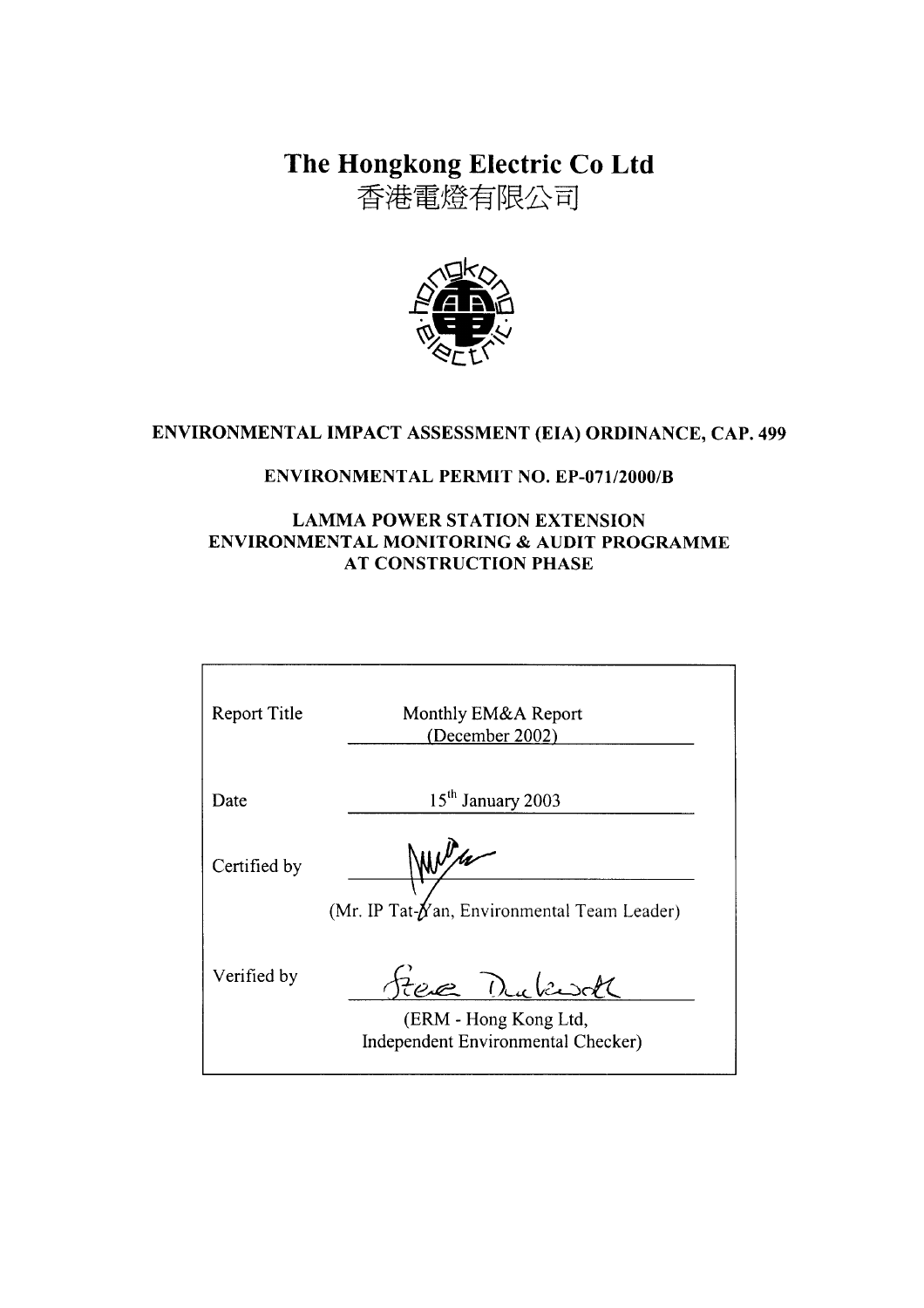# **TABLE OF CONTENT**

# **EXECUTIVE SUMMARY**

| 1.                                            |                                                                                                                                                                                                                                                                                                                                                                                           |                                                              |
|-----------------------------------------------|-------------------------------------------------------------------------------------------------------------------------------------------------------------------------------------------------------------------------------------------------------------------------------------------------------------------------------------------------------------------------------------------|--------------------------------------------------------------|
| 1.1<br>1.2<br>1.3<br>1.4                      | Background<br>Project Organisation<br>Construction Works undertaken during the Reporting Month<br>Summary of EM&A Requirements                                                                                                                                                                                                                                                            | $\mathbf{1}$<br>$\mathbf{1}$<br>$\sqrt{2}$<br>$\overline{4}$ |
| 2.                                            |                                                                                                                                                                                                                                                                                                                                                                                           | $\overline{\mathbf{8}}$                                      |
| 2.1<br>2.2<br>2.3<br>2.4<br>2.5<br>2.6        | <b>Monitoring Requirements</b><br><b>Monitoring Locations</b><br><b>Monitoring Equipment</b><br>Monitoring Parameters, Frequency and Duration<br>Monitoring Procedures and Calibration Details<br><b>Results and Observations</b>                                                                                                                                                         | 8<br>$\,8\,$<br>$\,8\,$<br>9<br>9<br>10                      |
| 3.                                            |                                                                                                                                                                                                                                                                                                                                                                                           | .13                                                          |
| 3.1<br>3.2<br>3.3<br>3.4<br>3.5<br>3.6        | <b>Monitoring Requirements</b><br><b>Monitoring Locations</b><br><b>Monitoring Equipment</b><br>Monitoring Parameters, Frequency and Duration<br>Monitoring Procedures and Calibration Details<br><b>Results and Observations</b>                                                                                                                                                         | 13<br>13<br>13<br>14<br>14<br>15                             |
| $\overline{4}$ .                              |                                                                                                                                                                                                                                                                                                                                                                                           | .17                                                          |
| 4.1<br>4.2<br>4.3<br>4.4<br>4.5<br>4.6<br>4.7 | Review of Environmental Monitoring Procedures<br><b>Assessment of Environmental Monitoring Results</b><br>Site Environmental Audit<br><b>Status of Environmental Licensing and Permitting</b><br>Implementation Status of Environmental Mitigation Measures<br><b>Implementation Status of Event/Action Plans</b><br>Implementation Status of Environmental Complaint Handling Procedures | 17<br>17<br>18<br>18<br>19<br>19<br>20                       |
| 5.                                            |                                                                                                                                                                                                                                                                                                                                                                                           | 21                                                           |
| 5.1<br>5.2<br>5.3<br>5.4                      | <b>Status of Natural Gas supply</b><br>Key Issues for the Coming Month<br>Monitoring Schedules for the Next 3 Months<br>Construction Program for the Next 3 Months                                                                                                                                                                                                                        | 21<br>21<br>22<br>22                                         |
| 6.                                            |                                                                                                                                                                                                                                                                                                                                                                                           | 23                                                           |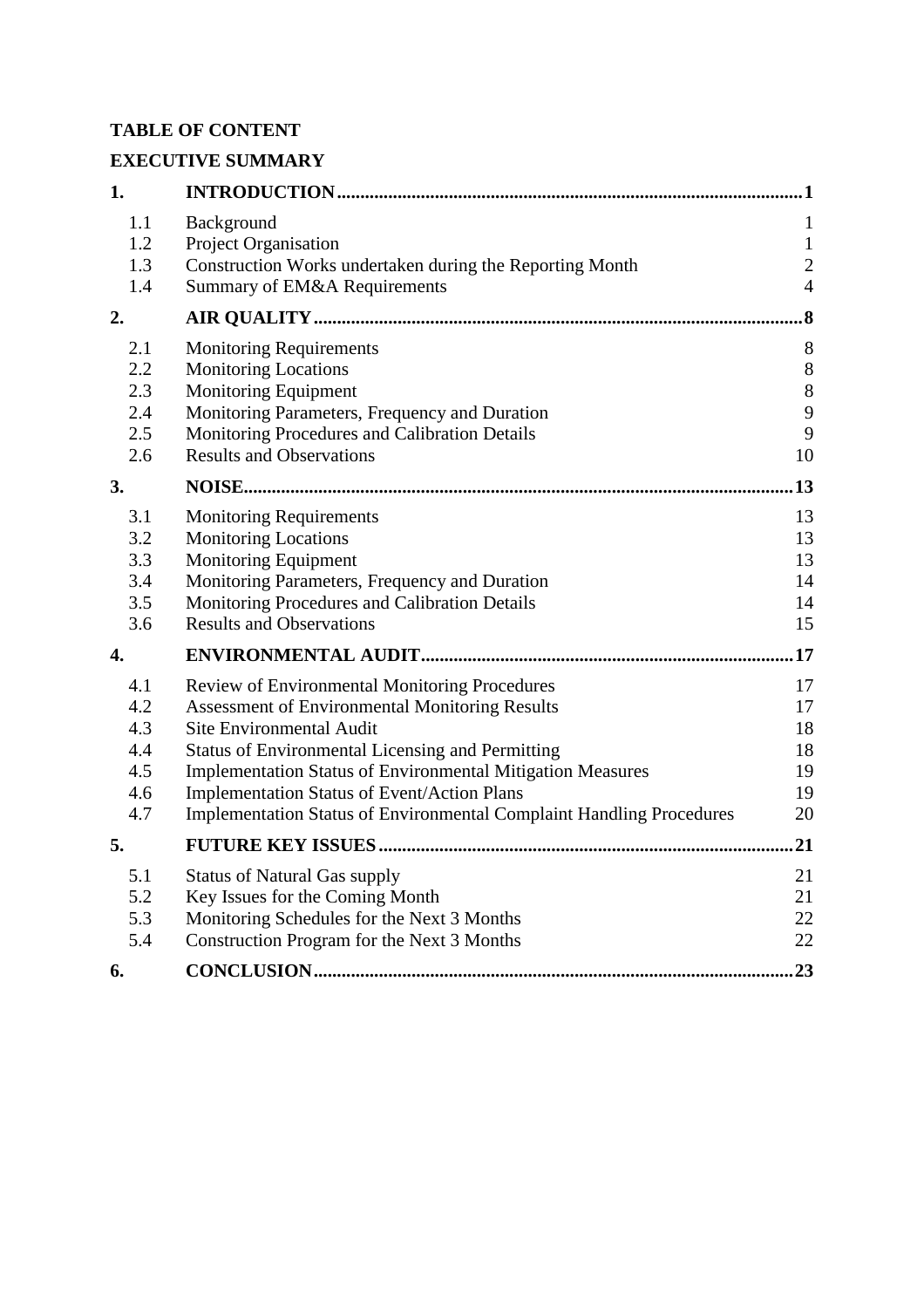#### **LIST OF TABLES**

- Table 1.1 Construction Activities and Their Corresponding Environmental Mitigation **Measures**
- Table 2.1 Air Quality Monitoring Locations
- Table 2.2 Air Quality Monitoring Equipment
- Table 2.3 Air Quality Monitoring Parameter, Duration and Frequency
- Table 3.1 Noise Monitoring Locations
- Table 3.2 Noise Monitoring Equipment
- Table 3.3 Noise Monitoring Duration and Parameter
- Table 4.1 Summary of AL Level Exceedances on Monitoring Parameters
- Table 4.2 Estimated Amounts of Waste Generated in December 2002
- Table 4.3 Summary of Environmental Licensing and Permit Status
- Table 4.4 Environmental Complaints / Enquiries Received in December 2002
- Table 4.5 Outstanding Environmental Complaints / Enquiries Received Before

#### **LIST OF FIGURES**

- Figure 1.1 Layout of Work Site
- Figure 1.2 Cable Route of Transmission System
- Figure 1.3 Location of Dumping Area (from  $12<sup>th</sup>$  June 2002)
- Figure 2.1 Location of Air Quality Monitoring Stations
- Figure 3.1 Location of Noise Monitoring Stations

#### **APPENDICES**

- Appendix A Organization Chart
- Appendix B Action and Limit Levels for Air Quality and Noise
- Appendix C Environmental Monitoring Schedule
- Appendix D Air Quality Monitoring Results for December 2002
- Appendix E Noise Monitoring Results for December 2002
- Appendix F The QA/QC Procedures and Results
- Appendix G Event/Action Plans
- Appendix H Site Audit Summary
- Appendix I Summary of EMIS
- Appendix J Tentative Construction Programme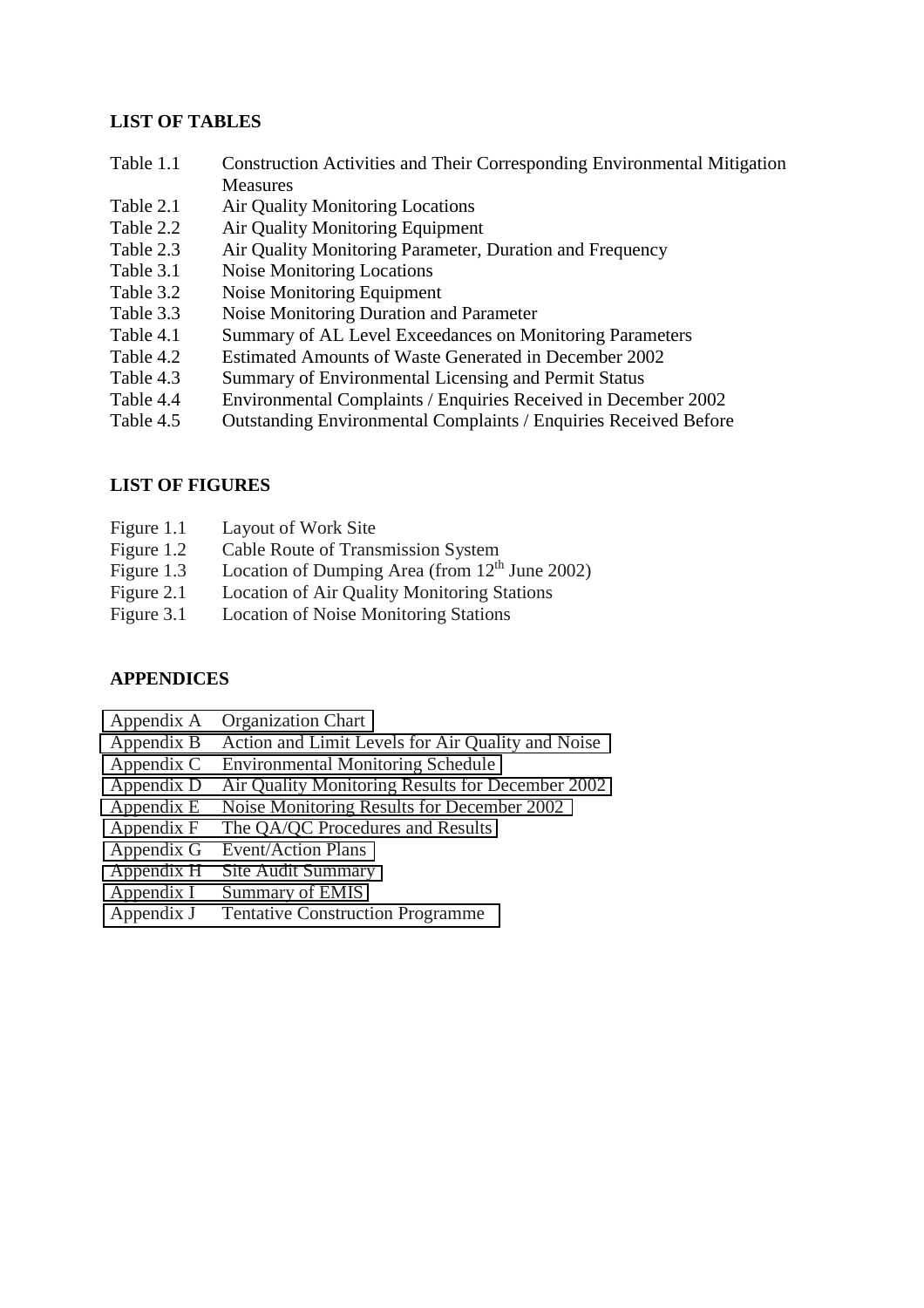### **EXECUTIVE SUMMARY**

This is the twenty-first monthly Environmental Monitoring and Audit (EM&A) report for the Project "Construction of Lamma Power Station Extension" prepared by the Environmental Team (ET). This report presents the results of impact monitoring on air quality and noise for the said project in December 2002.

After successful completion of post-project monitoring in September 2002, no further marine water quality monitoring for the reclamation works would be required. Besides, as there were no activities for the laying of the gas pipeline in the reporting month, no water quality impact monitoring at the relevant stations was carried out.

Air and noise monitoring were performed. The results were checked against the established Action/Limit (AL) levels. An on-site audit was conducted once per week. The implementation status of the environmental mitigation measures, Event/Action Plan and environmental complaint handling procedures were also checked.

#### **Construction Activities Undertaken**

Construction activities for Lamma Extension during the reporting month are tabulated as follows:

| Item                       | <b>Construction Activities</b>                                                                                                           |
|----------------------------|------------------------------------------------------------------------------------------------------------------------------------------|
| <b>Site Formation</b>      | Rockfilling, seawall construction, sandfill compaction, piling of<br>foundation for link bridges and C.W. intake & outfall construction. |
| Unit L9                    | Bored pipe construction for piling foundation.                                                                                           |
| <b>Transmission System</b> | No construction activities.                                                                                                              |

#### **Environmental Monitoring Works**

#### *Air Quality*

No exceedance of Action and Limit levels for air quality was recorded in the month.

*Noise* 

The hoarding works for the construction of transmission system were completed on 11 May 2002. The civil works would tentatively commence in early 2004. As there was no construction work in this reporting month, manual noise measurements for the construction of transmission system was suspended.

Construction work for Lamma Extension was carried out during the restricted hours including evening-time, holidays and night-time under valid Construction Noise Permits. No exceedance of Action and Limit levels for noise arising from the construction of Lamma Extension was recorded in the month.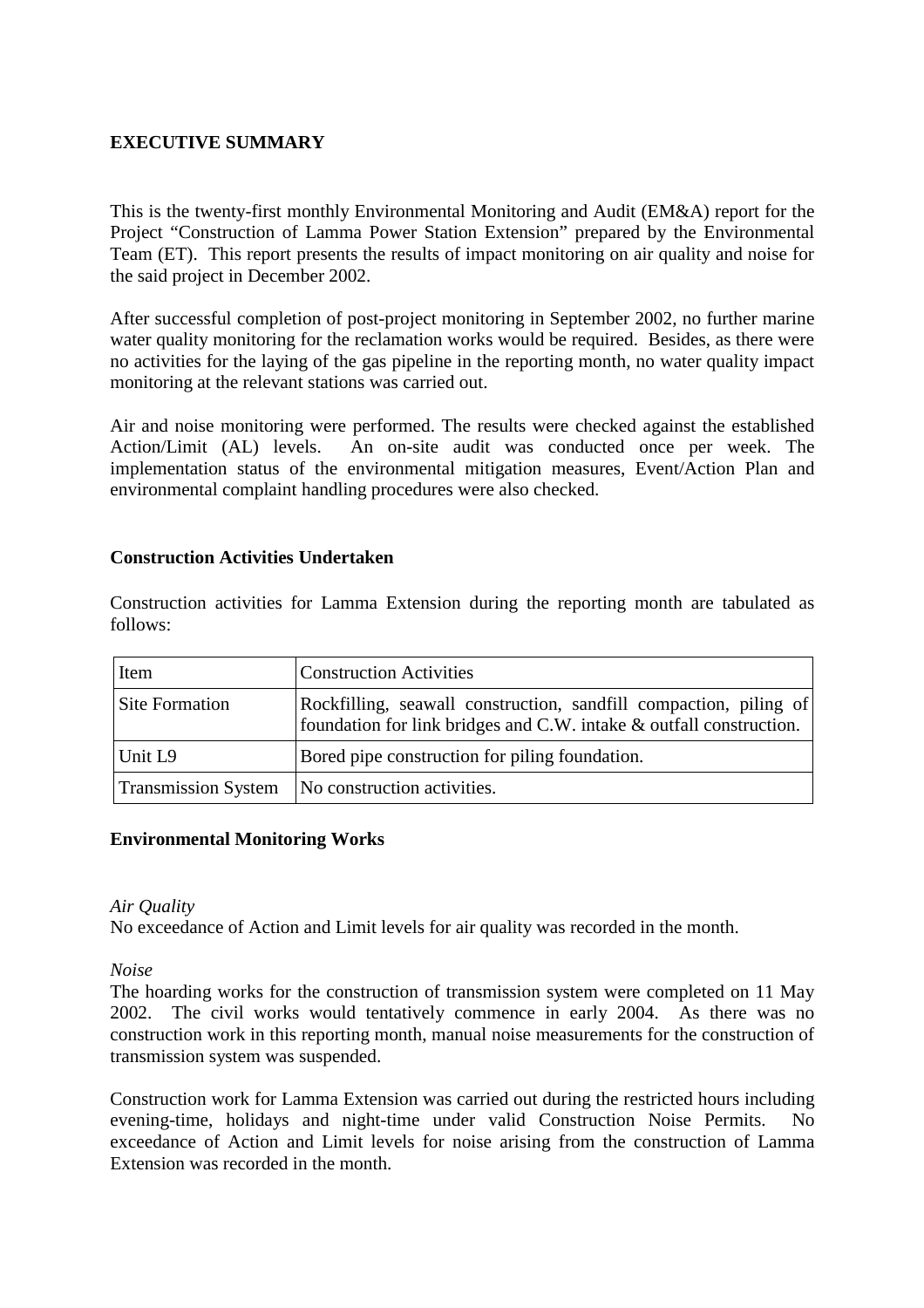#### **Site Environmental Audit**

EPD officials from Local Control Office visited Lamma Power Station on 19/12/2002. They inspected the Lamma Extension Construction Site. There was no adverse comment from EPD regarding the construction site.

Site audits were carried out on a weekly basis to monitor environmental issues on the construction site. The site conditions were generally satisfactory. All required mitigation measures were implemented.

As the commencement of construction works of Transmission System had been deferred to early 2004, the weekly inspection for the site was suspended in the reporting month.

| <b>Description</b>        | Permit No.        | <b>Valid Period</b> |                | <b>Issued To</b> | Date of         |
|---------------------------|-------------------|---------------------|----------------|------------------|-----------------|
|                           |                   | <b>From</b>         | T <sub>0</sub> |                  | <b>Issuance</b> |
| Varied Environmental      | EP-071/2000/B     | 13/07/01            |                | <b>HEC</b>       | 13/07/01        |
| Permit                    |                   |                     |                |                  |                 |
| <b>Construction Noise</b> | GW-UW0191-02      | 22/07/02            | 14/01/03       | Contractor       | 22/07/02        |
| Permit                    |                   |                     |                |                  |                 |
| <b>Construction Noise</b> | GW-UW0262-02      | 10/09/02            | 09/03/03       | Contractor       | 10/09/02        |
| Permit                    |                   |                     |                |                  |                 |
| <b>Construction Noise</b> | PP-UW0030-02      | 15/11/02            | 14/05/03       | Contractor       | 09/10/02        |
| Permit                    |                   |                     |                |                  |                 |
| <b>Construction Noise</b> | GW-UW0374-02      | 01/12/02            | 31/05/03       | Contractor       | 28/11/02        |
| Permit                    |                   |                     |                |                  |                 |
| Registration of           | WPN5213-912-      | 01/06/02            |                | Contractor       | 03/06/02        |
| <b>Chemical Waste</b>     | G1050-01          |                     |                |                  |                 |
| Producer                  |                   |                     |                |                  |                 |
| Dumping Permit            | EP/MD/03-002      | 12/06/02            | 11/12/02       | Contractor       | Superseded      |
| Dumping Permit            | EP/MD/03-107      | 12/12/02            | 15/05/03       | Contractor       | 22/11/02        |
| Waste Water               | EP742/912/006414I | 10/06/02            | 30/06/07       | Contractor       | 10/06/02        |
| Discharge Licence         |                   |                     |                |                  |                 |
| Waste Water               | EP742/912/006634I | 16/07/02            | 31/07/07       | Contractor       | 16/07/02        |
| Discharge Licence         |                   |                     |                |                  |                 |

#### **Environmental Licensing and Permitting**

### **Implementation Status of Environmental Mitigation Measures**

Environmental mitigation measures for the construction activities as recommended in the EM&A manual were implemented in the reporting month.

#### **Environmental Complaints**

No complaint against the construction activities was received in the reporting month.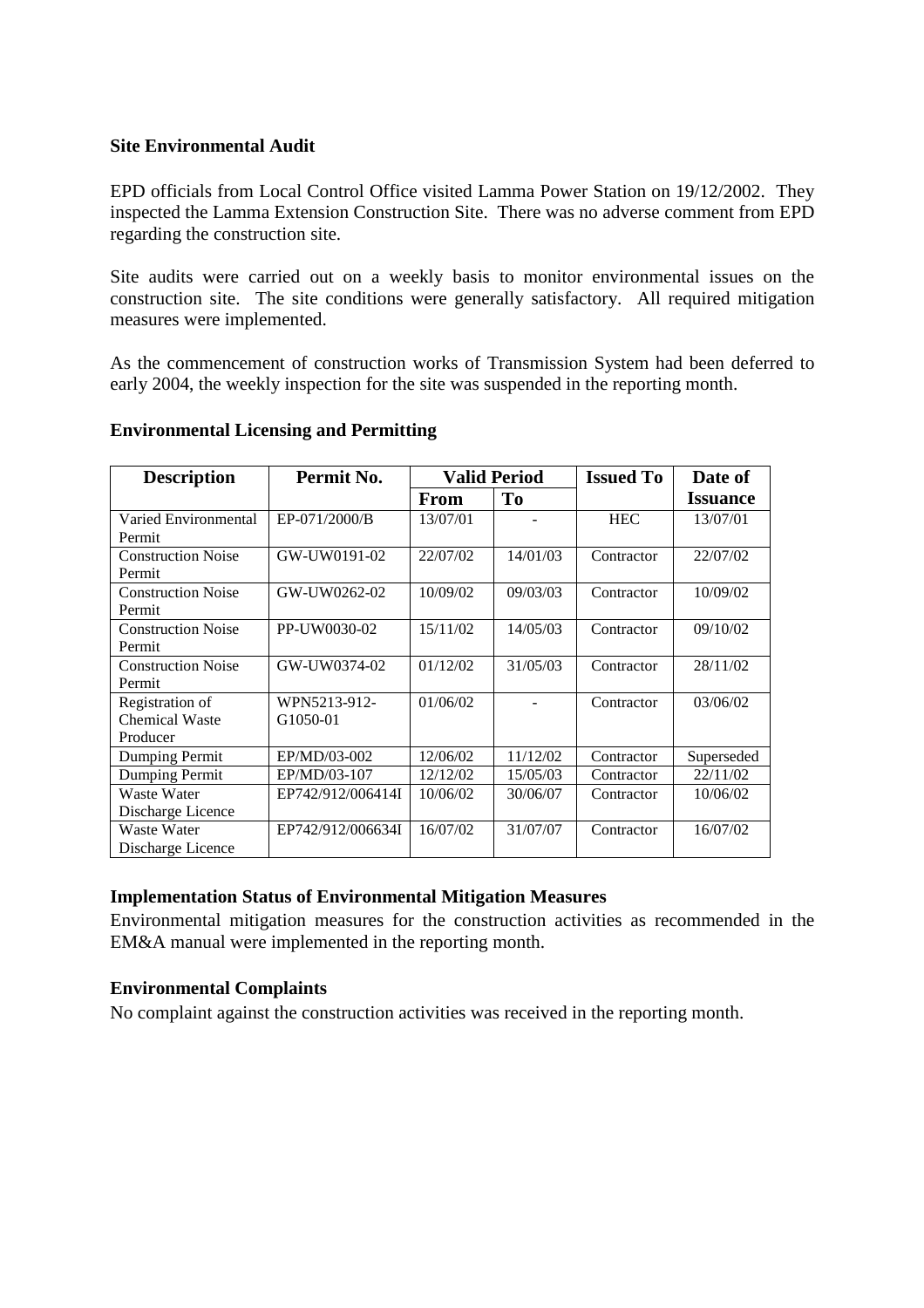## **Future Key Issues**

The future key issues to be considered in the coming month are as follows:

### Site Formation

- to continue monitoring the noise level during construction and to ensure compliance with the CNP's already obtained;
- to continue the preventive measures for noise exceedance and keep monitoring/ reviewing the performance;
- to provide de-silting utilities for wastewater before discharge;
- to monitor and review the sufficiency of the dust suppression measures provided and increase the resources accordingly if necessary;

#### Transmission System

- to closely monitor the construction activities, if any, in order to avoid disturbance to the rare plants;
- to provide temporary fire fighting equipment for prevention of fire within the work sites;

#### Unit L9 Piling Foundation

- to continue monitoring the noise level during construction and to ensure compliance with the CNPs already obtained;
- to continue the preventive measures for noise exceedance and keep monitoring/ reviewing the performance;
- to spray water on the ground and road surface to prevent dust emission;
- to continue monitoring and reviewing the emission of smoke from construction machines;
- to recycle wastewater during site investigation work;
- to implement the Waste Management Plan.

#### **Concluding Remarks**

The environmental performance of the project was generally satisfactory.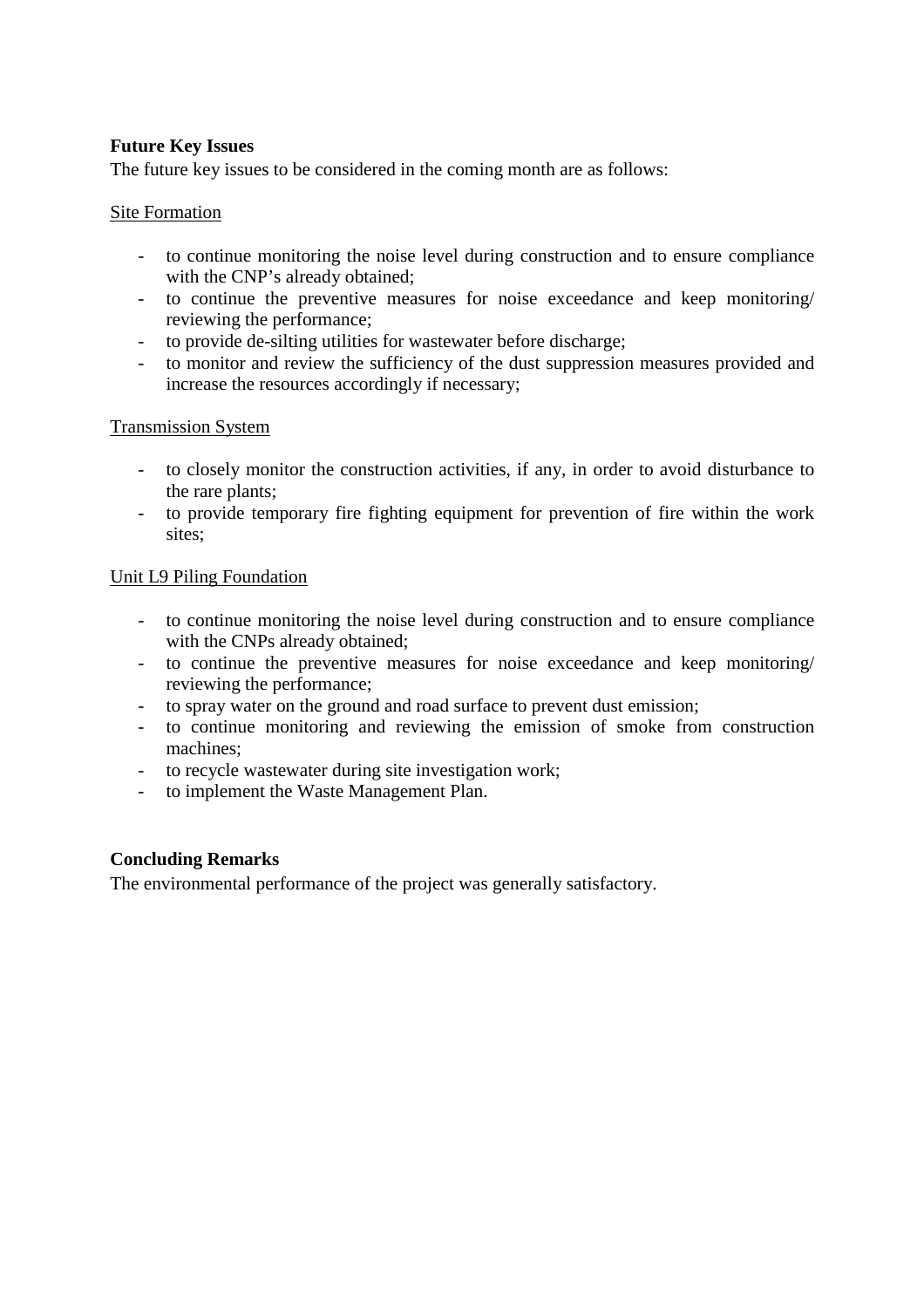# **1. INTRODUCTION**

### **1.1 Background**

The Environmental Team (hereinafter called the "ET") was formed within the Hongkong Electric Co. Ltd (HEC) to undertake Environmental Monitoring and Audit for "Construction of Lamma Power Station Extension" (hereinafter called the "Project"). Under the requirements of Section 6 of Environmental Permit EP-071/2000/B, an EM&A programme for impact environmental monitoring set out in the EM&A Manual (Construction Phase) is required to be implemented. In accordance with the EM&A Manual, environmental monitoring of air quality, noise and water quality and regular environmental audits are required for the Project. As the post-project marine water monitoring was successfully completed in September 2002, no further water quality monitoring for the reclamation works would be required.

The Project involves the construction of a gas-fired power station employing combined cycled gas turbine technology, forming an extension to the existing Lamma Power Station. The key elements of the Project including the construction activities associated with the transmission system and submarine gas pipeline are outlined as follows.

- dredging and reclamation to form approximately 22 hectares of usable area;
- construction of six 300MW class gas-fired combined cycle units;
- construction of a gas receiving station;
- construction of a new transmission system linking the Lamma Extension to load centres on Hong Kong Island;
- laying of a gas pipeline for the supply of natural gas to the new power station

This report summarizes the environmental monitoring and audit work for the Project for the month of December 2002.

# **1.2 Project Organisation**

An Environmental Management Committee (EMC) has been set up in HEC to oversee the Project. The management structure includes the following:

- Environmental Protection Department (The Authority);
- Environmental Manager (The Chairman of the Environmental Management Committee);
- Engineer:
- Independent Environmental Checker (IEC);
- Environmental Team (ET);
- Contractor.

The project organisation chart for the construction EM&A programme is shown in Appendix A.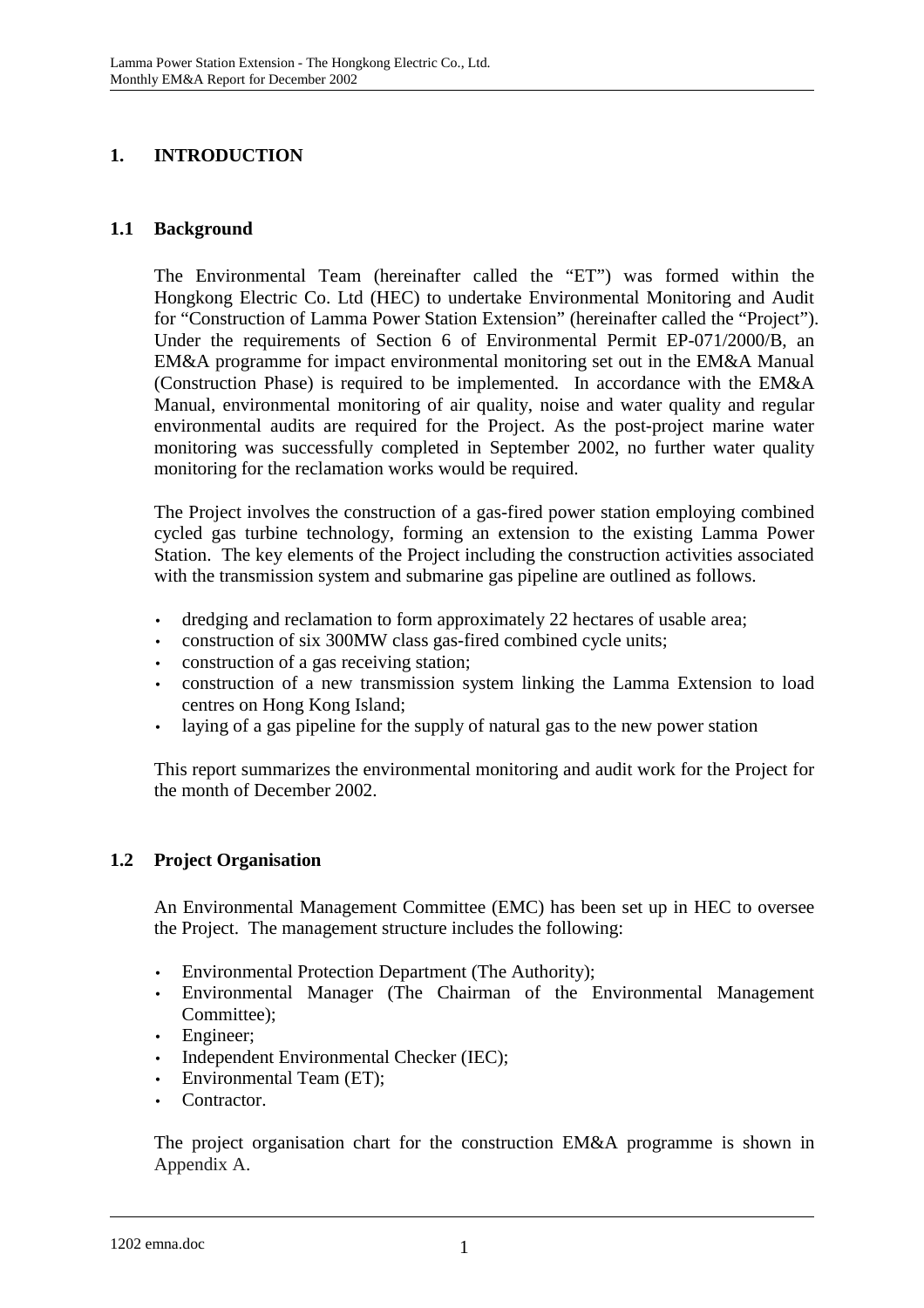# **1.3 Construction Works undertaken during the Reporting Month**

Construction activities undertaken during the reporting month for site formation were rockfilling, construction of seawall, sandfill compaction, piling foundation for link bridge and C.W. intake & outfall construction. Construction activity for Unit L9 was the construction of bored pile for piling foundation. There was no construction activity for Unit L9's associated transmission system. Layout plans for site formation and transmission system are shown in Figure 1.1 and Figure 1.2 respectively. Uncontaminated dredged/excavated materials arising from the piling foundation work of Unit L9 were dumped at the assigned location within the South Cheung Chau Spoil Disposal Area. Figure 1.3 shows the dumping location in December 2002.

The main construction activities carried out during the reporting month and the corresponding environmental mitigation measures are summarized in Table 1.1. The implementation of major mitigation measures in the month is provided in Appendix I.

| <b>Item</b>           | <b>Construction</b><br><b>Activities</b>                            | <b>Environmental Mitigation Measures</b>                                                                                                                                                                                                                                                                                                                                          |
|-----------------------|---------------------------------------------------------------------|-----------------------------------------------------------------------------------------------------------------------------------------------------------------------------------------------------------------------------------------------------------------------------------------------------------------------------------------------------------------------------------|
| <b>Site Formation</b> |                                                                     |                                                                                                                                                                                                                                                                                                                                                                                   |
| $\mathbf{1}$          | Rockfilling,<br>Seawall<br>Construction &<br>Sandfill<br>Compaction | <b>Noise</b><br>General noise mitigation measures employed at all<br>work sites throughout the construction phase.<br><b>Waste Management</b><br>Waste Management Plan submitted and implemented.<br><b>Marine Ecology</b><br>All construction related vessels approached the site<br>from the designated route/channel to avoid possible<br>disturbance to the finless porpoise. |
| $\overline{2}$        | Piling<br>Foundation for<br>Link Bridge                             | <b>Water Quality</b><br>De-silting system is installed to treat the wastewater<br>before being discharged.<br><b>Noise</b><br>General noise mitigation measures implemented and<br>silenced type equipment deployed.<br>Air<br>Dust suppression measures implemented.                                                                                                             |

| Table 1.1 Construction Activities and Their Corresponding Environmental Mitigation |
|------------------------------------------------------------------------------------|
| Measures                                                                           |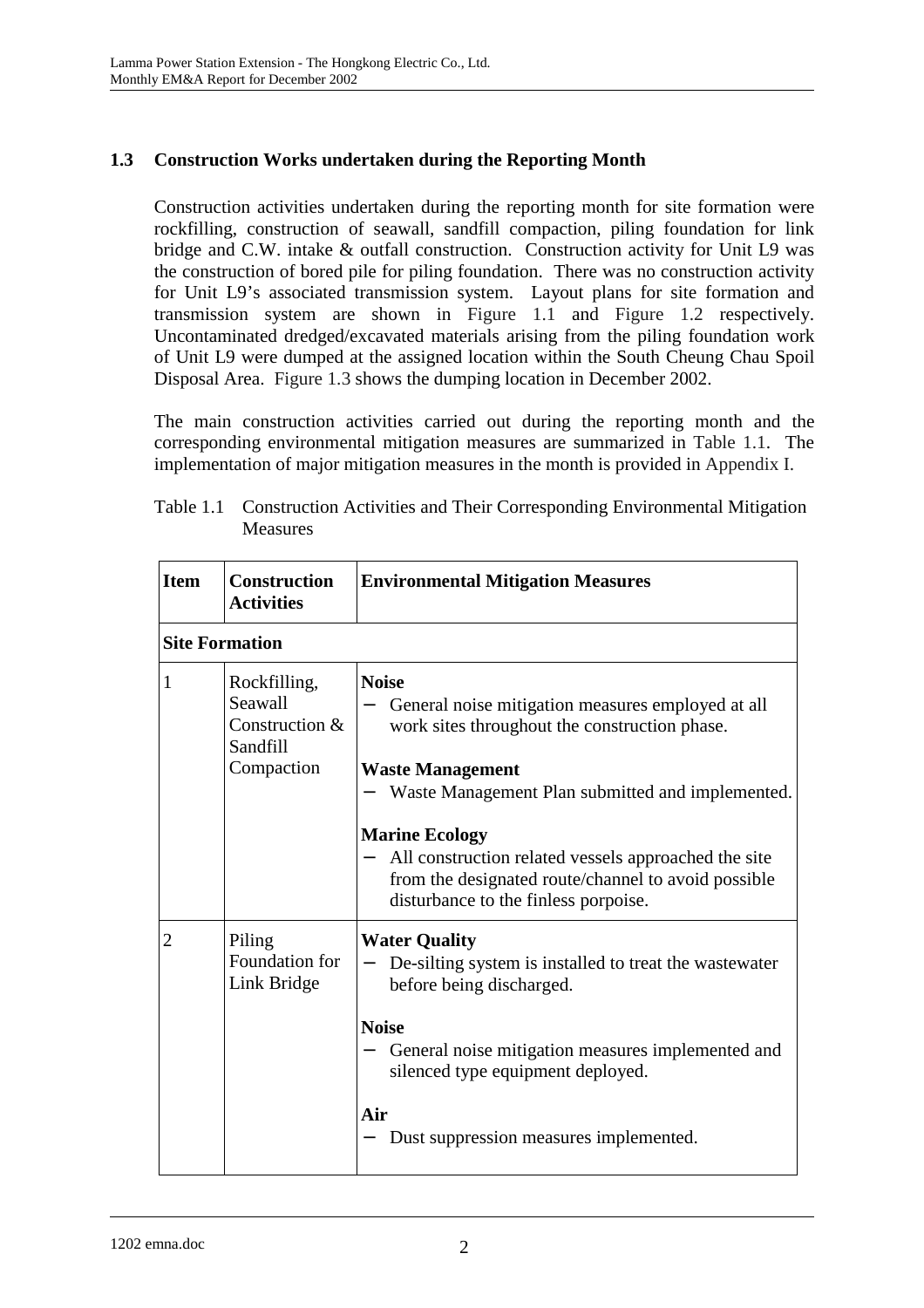| <b>Item</b>    | <b>Construction</b><br><b>Activities</b>   | <b>Environmental Mitigation Measures</b>                                                                                                                                                                                                |
|----------------|--------------------------------------------|-----------------------------------------------------------------------------------------------------------------------------------------------------------------------------------------------------------------------------------------|
| 3              | $C.W.$ Intake $&$<br>Outfall               | <b>Noise</b><br>General noise mitigation measures implemented and<br>silenced type equipment deployed.                                                                                                                                  |
|                | <b>Construction of Transmission System</b> |                                                                                                                                                                                                                                         |
| $\overline{4}$ | activities                                 | No construction Terrestrial Ecology<br>Special care and close monitoring to avoid<br>disturbances to the rare plant species.<br>Temporary fire fighting equipment provided within<br>the work area during construction.                 |
|                |                                            | <b>Construction of Unit L9 Piling Foundation</b>                                                                                                                                                                                        |
| 5              | <b>Bored Pile</b><br>Piling<br>Foundation  | <b>Water Quality</b><br>Construction for $ -$ Wastewater is recycled during construction.<br><b>Noise</b><br>General noise mitigation measures implemented.<br>Air<br>Dust suppression measures implemented.<br><b>Waste Management</b> |
|                |                                            | Waste is sorted, stored & recycled.<br>Chemical waste is stored and collected.                                                                                                                                                          |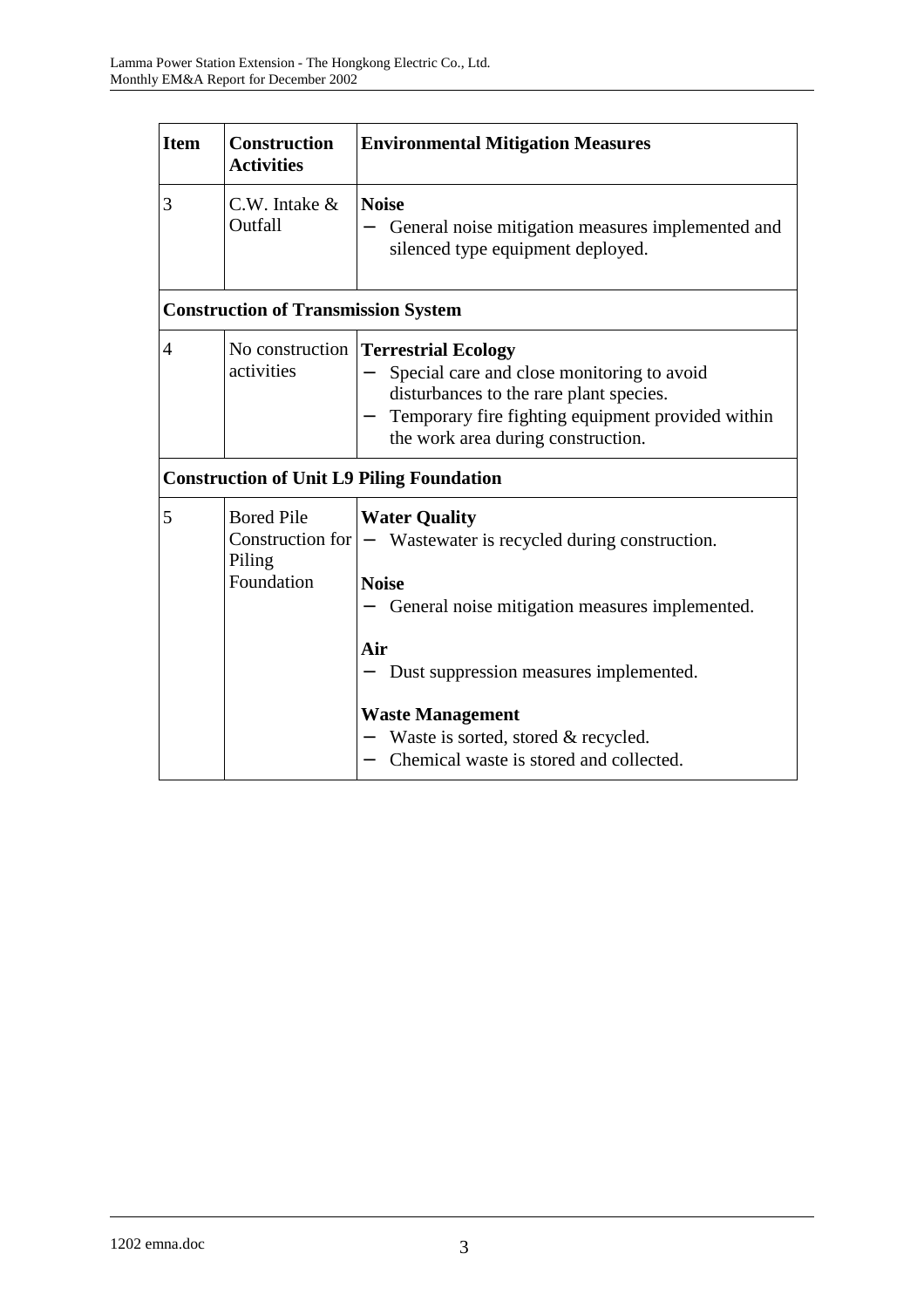# **1.4 Summary of EM&A Requirements**

The EM&A program requires environmental monitoring for air, noise and water quality. As the post-project marine water monitoring was successfully completed in September 2002, no further water quality monitoring for the reclamation works would be required. The detailed EM&A monitoring work for air quality and noise are described in Sections 2 and 3 respectively. Regular environmental site audits for air quality, noise, water quality and waste management were carried out.

The following environmental audits are summarized in Section 4 of this report:

- Environmental monitoring results;
- Waste Management Records;
- Weekly site audit results;
- The status of environmental licensing and permits for the Project;
- The implementation status of environmental protection and pollution control/ mitigation measures.

Future key issues will be reported in Section 5 of this report.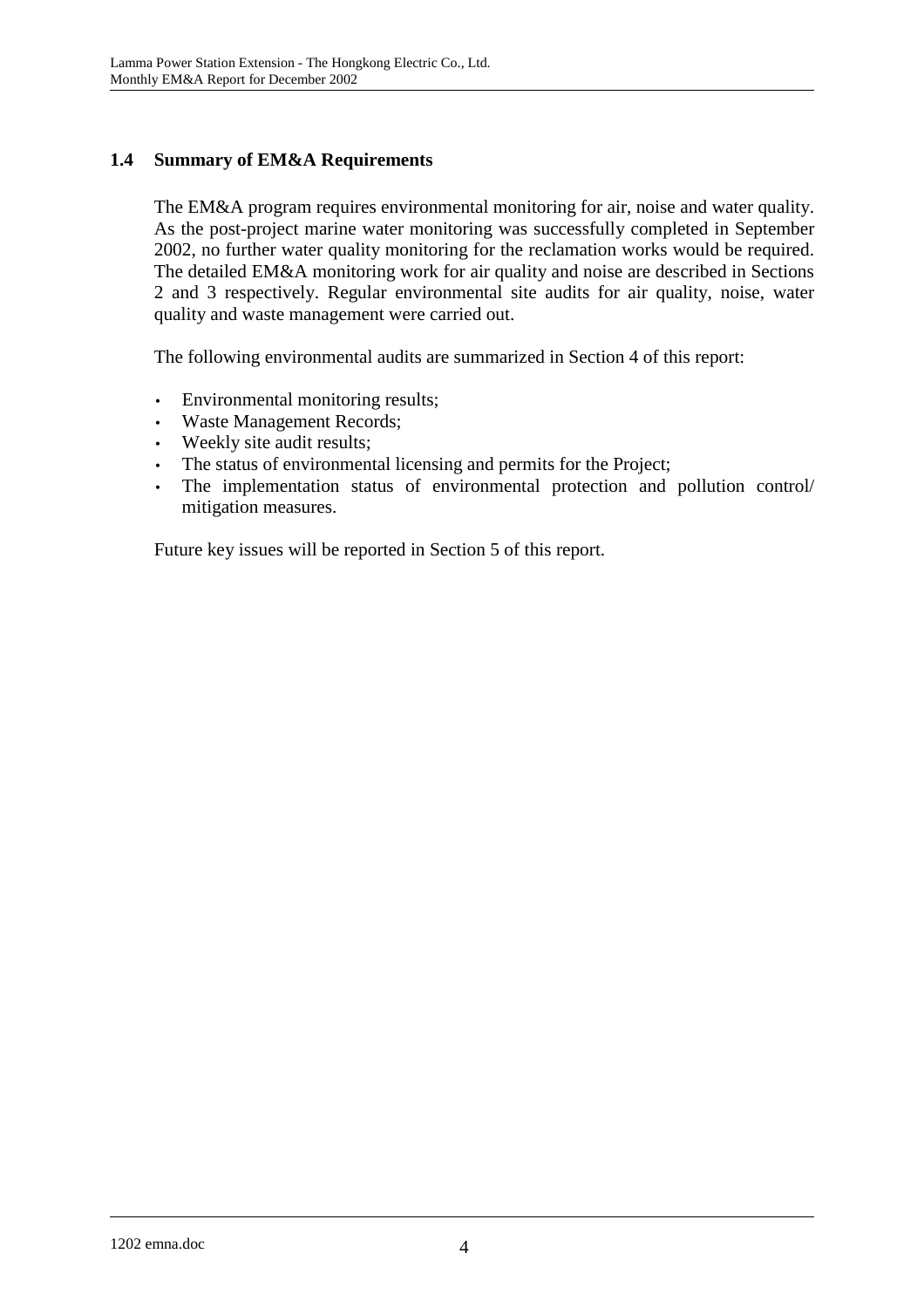

Figure 1.1 Layout of Work Site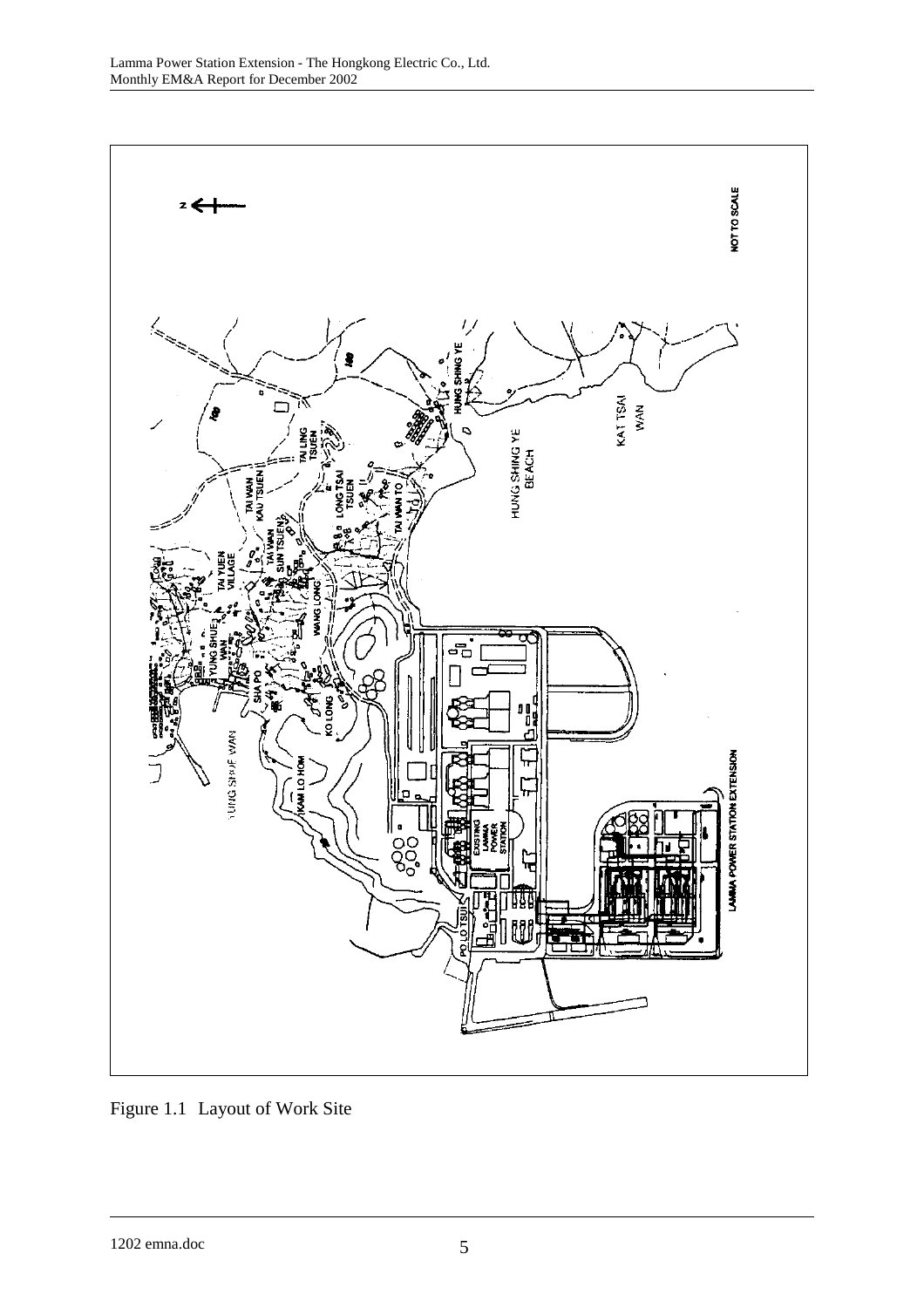

Figure 1.2 Cable Route of Transmission System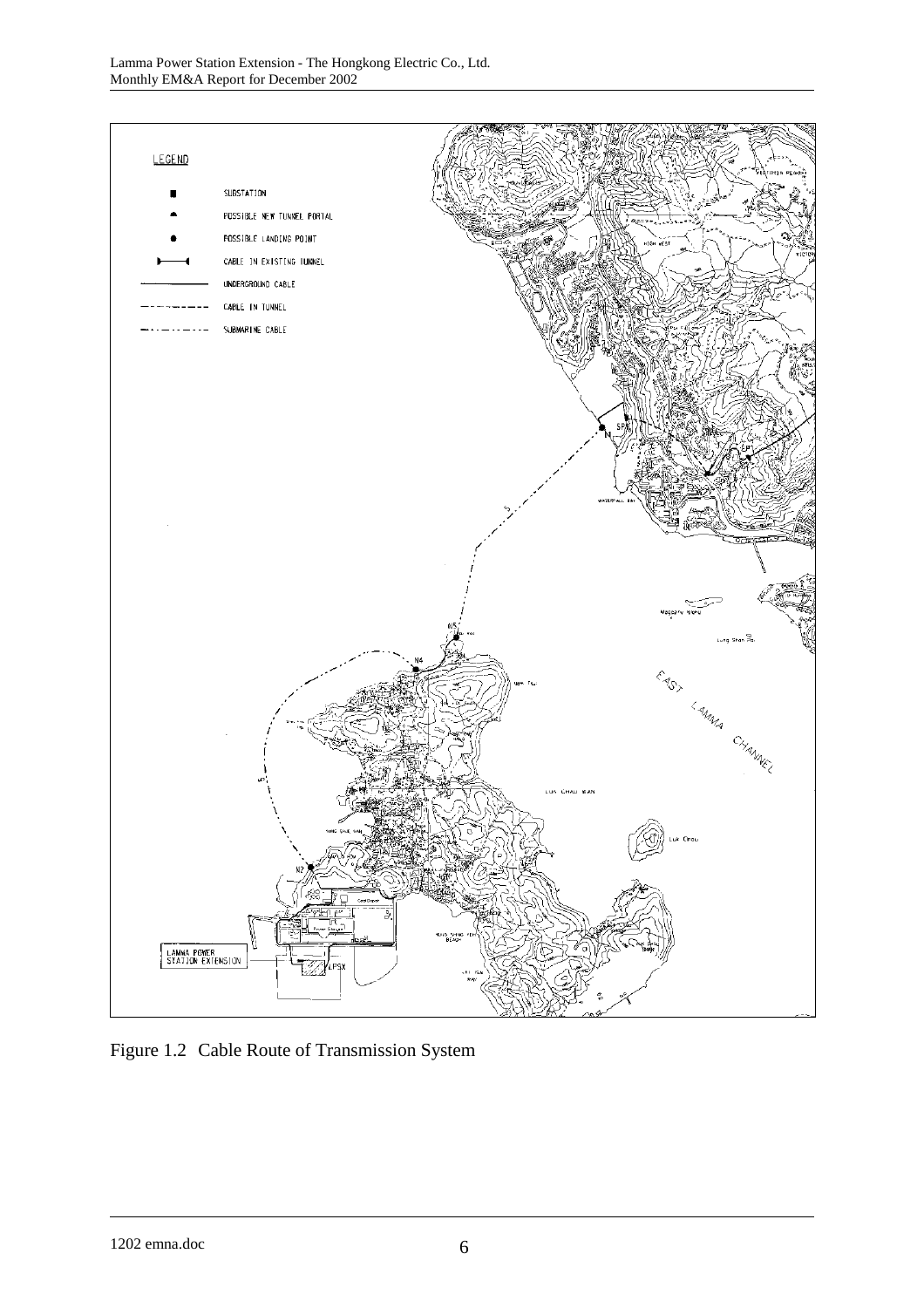

Figure 1.3 Location of Dumping Area (from  $12<sup>th</sup>$  June 2002)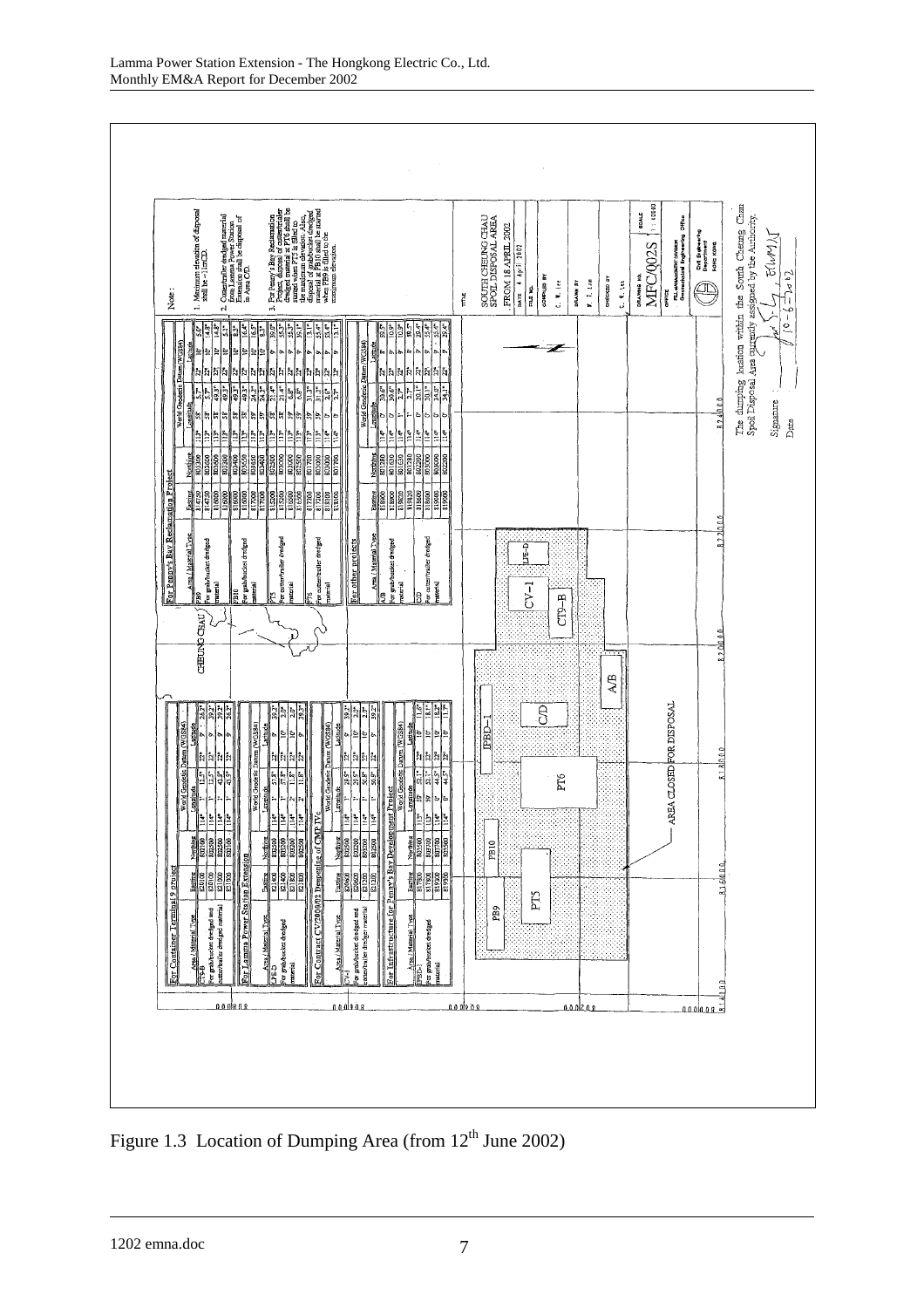# **2. AIR QUALITY**

## **2.1 Monitoring Requirements**

1-hour and 24-hour TSP monitoring at agreed frequencies were conducted to monitor air quality. The impact monitoring data were checked against the Action/Limit Levels as determined in the Baseline Monitoring Report (Construction Phase). Appendix B shows the established Action/Limit Levels for Air Quality.

## **2.2 Monitoring Locations**

Three dust monitoring locations were selected for 1-hour TSP sampling (AM1, AM2 & AM3) while four monitoring locations were selected for 24-hour TSP sampling (AM1, AM2, AM3 and AM4). Table 2.1 tabulates the monitoring stations. The locations of the monitoring stations are shown in Figure 2.1.

| <b>Location I.D.</b> | <b>Description</b> |
|----------------------|--------------------|
| AM1                  | Reservoir          |
| AM2                  | <b>East Gate</b>   |
| AM3                  | Ash Lagoon         |
| AM4                  | Tai Yuen Village   |

Table 2.1 Air Quality Monitoring Locations

# **2.3 Monitoring Equipment**

Continuous 24-hour TSP air quality monitoring was performed using the GS2310 High Volume Air Samplers (HVAS), Partisol Model 2000 Sampler and the MINIVOL Portable Sampler at AM1&2, AM3 and AM4 respectively. TEOM Model 1400a continuous dust monitors were used to carry out 1-hour TSP monitoring at AM1, AM2 and AM3. Table 2.2 summarises the equipment used in dust monitoring.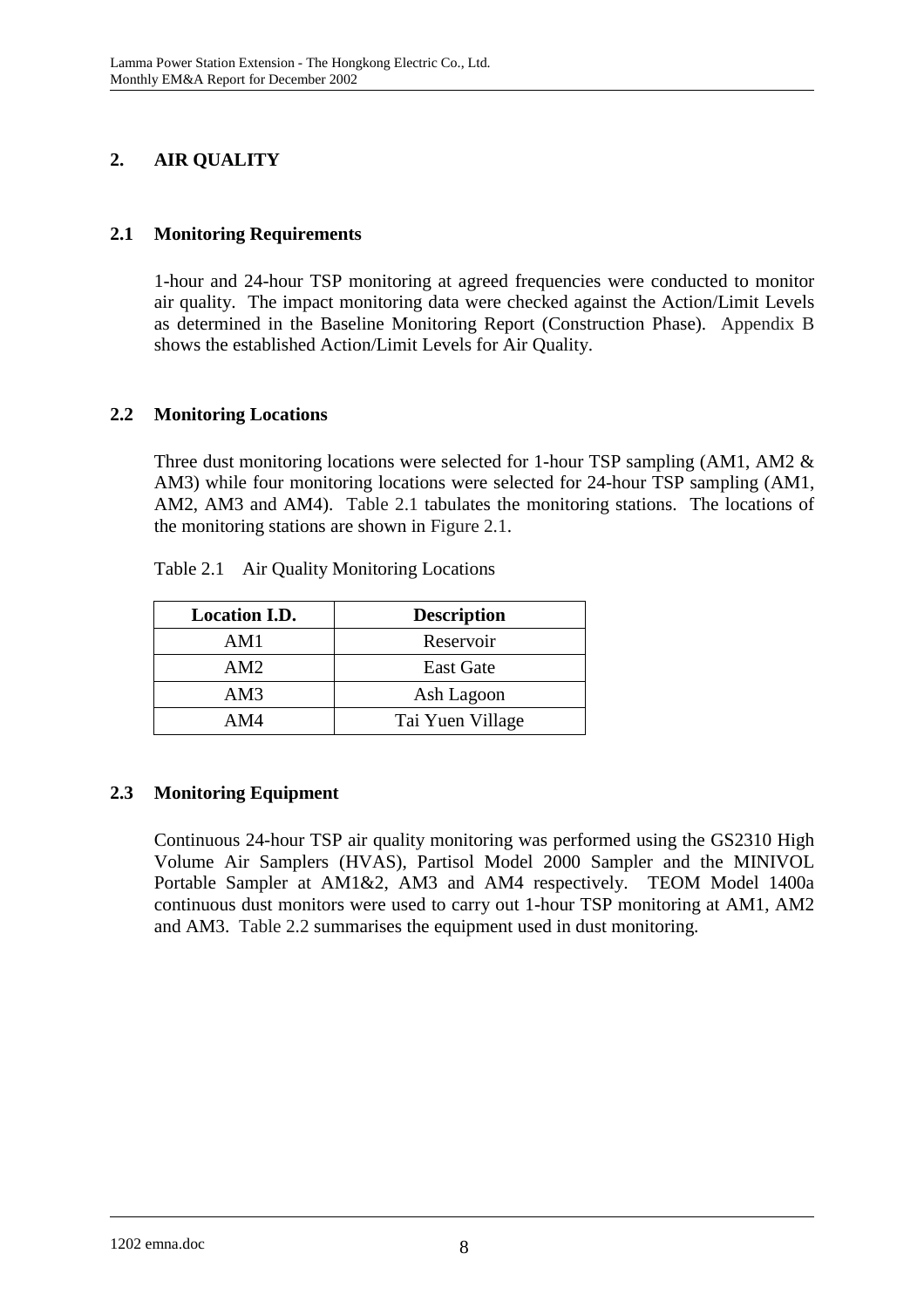| Equipment                        | <b>Model and Make</b>     |
|----------------------------------|---------------------------|
| 24-hour sampling:                |                           |
| <b>HVAS</b> Sampler              | Model GS2310              |
|                                  | Anderson Instruments Inc. |
| Partisol Air Sampler             | Partisol Model 2000       |
|                                  | Rupprecht & Patashnick    |
| <b>MINIVOL Portable Sampler</b>  | <b>AIRMETRICS</b>         |
| <i>l</i> -hour sampling:         |                           |
| <b>Continuous TSP Dust Meter</b> | <b>TEOM Model 1400a</b>   |
|                                  | Rupprecht & Patashnick    |

Table 2.2 Air Quality Monitoring Equipment

## **2.4 Monitoring Parameters, Frequency and Duration**

Table 2.3 summarises the monitoring parameters, duration and frequency of air quality monitoring. The monitoring schedule for the reporting month is shown in Appendix C.

| <b>Monitoring</b><br><b>Stations</b> | <b>Parameter</b> | <b>Duration</b> | <b>Frequency</b>              |
|--------------------------------------|------------------|-----------------|-------------------------------|
| AM1                                  | 1-hour TSP       |                 | 3 hourly samples every 6 days |
|                                      | 24-hour TSP      | 24              | Once every 6 days             |
| AM2                                  | 1-hour TSP       |                 | 3 hourly samples every 6 days |
|                                      | 24-hour TSP      | 24              | Once every 6 days             |
| AM3                                  | 1-hour TSP       |                 | 3 hourly samples every 6 days |
|                                      | 24-hour TSP      | 24              | Once every 6 days             |
| AM4                                  | 24-hour TSP      | 24              | Once every 6 days             |

Table 2.3 Air Quality Monitoring Parameter, Duration and Frequency

### **2.5 Monitoring Procedures and Calibration Details**

24- hour TSP Monitor:

### *Preparation of Filter Papers*

- Visual inspection of filter papers was carried out to ensure that there were no pinholes, tears and creases;
- The filter papers were then labelled before sampling;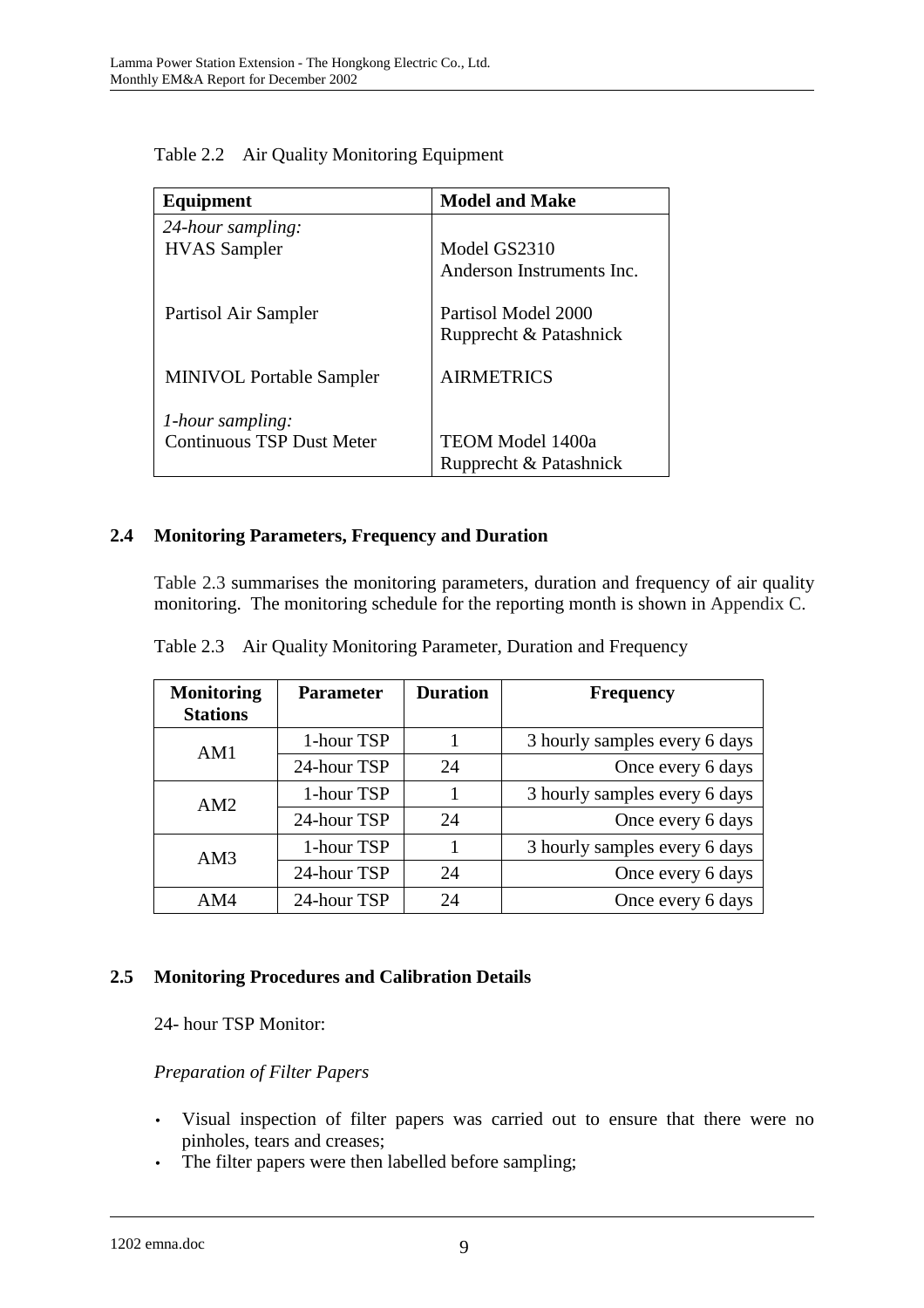The filter papers were equilibrated at room temperature and relative humidity  $<$  50% for at least 24 hours before weighing.

### *Field Monitoring*

- During collection of the sampled filter paper, the information on the elapse timer was logged. Site observations around the monitoring stations, which might have affected the monitoring results, were also recorded. Major pollution sources, if any, would be identified and reported. The flow record chart for the previous sampling was checked to see if there was any abnormality;
- The post-sampling filter papers were removed carefully from the filter holder and folded to avoid loss of fibres or dust particles from the filter papers;
- The filter holder and its surrounding were cleaned;
- A pre-weighed blank filter paper for the next sampling was put in place and aligned carefully. The filter holder was then tightened firmly to avoid leakage;
- A new flow record chart was loaded into the flow recorder;
- The programmable timer was set for the next 24 hrs sampling period,  $\pm 1/2$  hr;
- The post-sampling filter papers were equilibrated at room temperature and relative humidity < 50% for at least 24 hours before weighing.

#### 1- hour TSP Monitor:

- The following parameters of the TEOM model dust meters are regularly checked to ensure proper functionality:
	- o Mass concentration;
	- o Total mass;
	- o Frequency of the tapered element;
	- o Electrical noise;
	- o Main flow;
	- o Auxiliary flow.

#### *Maintenance & Calibration*

- The monitoring equipment and their accessories are maintained in good working conditions.
- Monitoring equipment is calibrated at monthly intervals. Calibration details are shown in Appendix F.

### **2.6 Results and Observations**

Dust monitoring was conducted as scheduled in the reporting month. All monitoring data and graphical presentation of the monitoring results are provided in Appendix D. Key findings and observations are provided below:

#### *1-hour TSP*

No exceedance of 1-hour TSP Action/Limit Level was recorded in the month.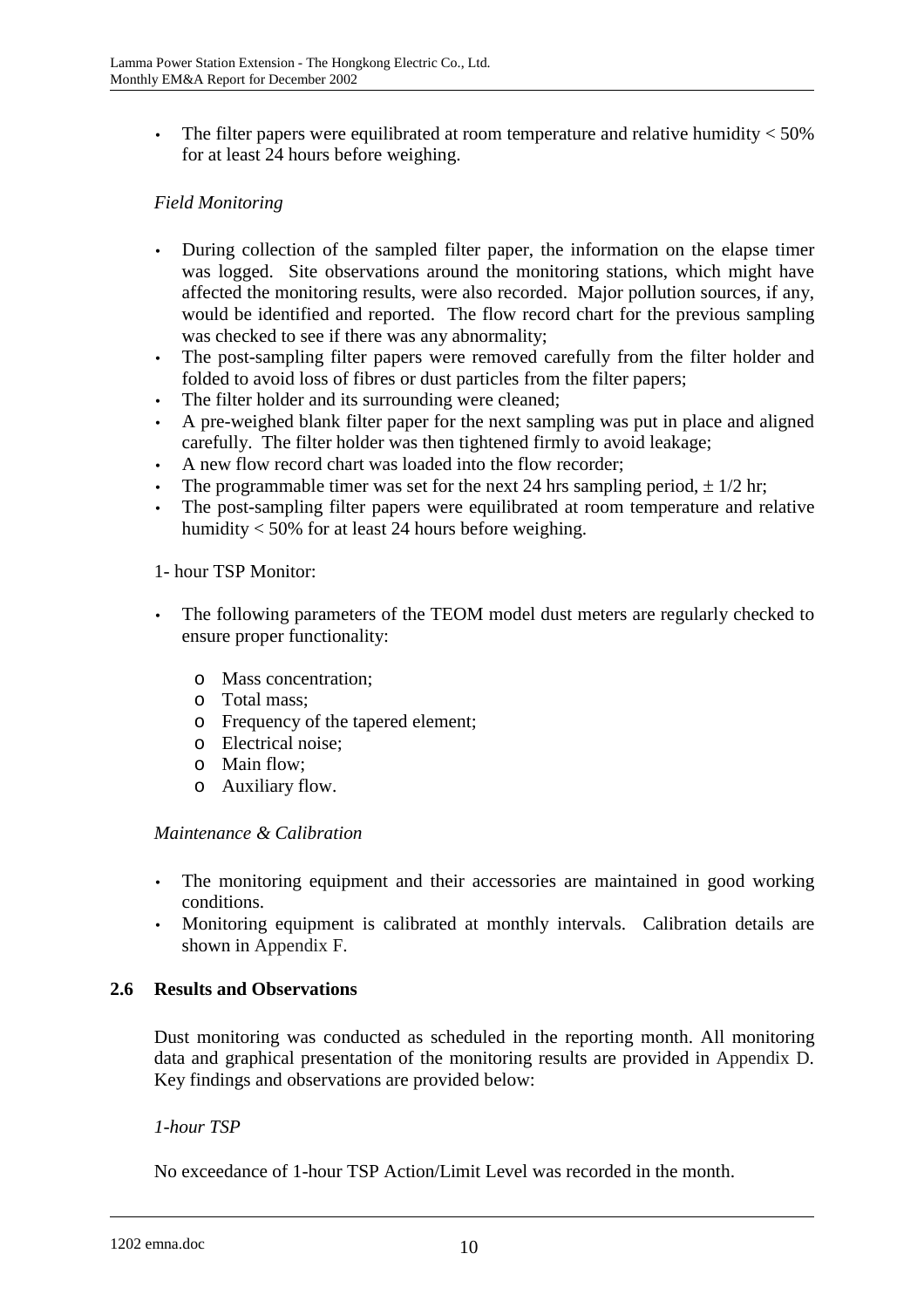### *24-hour TSP*

No exceedance of 24-hour TSP Action/Limit Level was recorded in the month.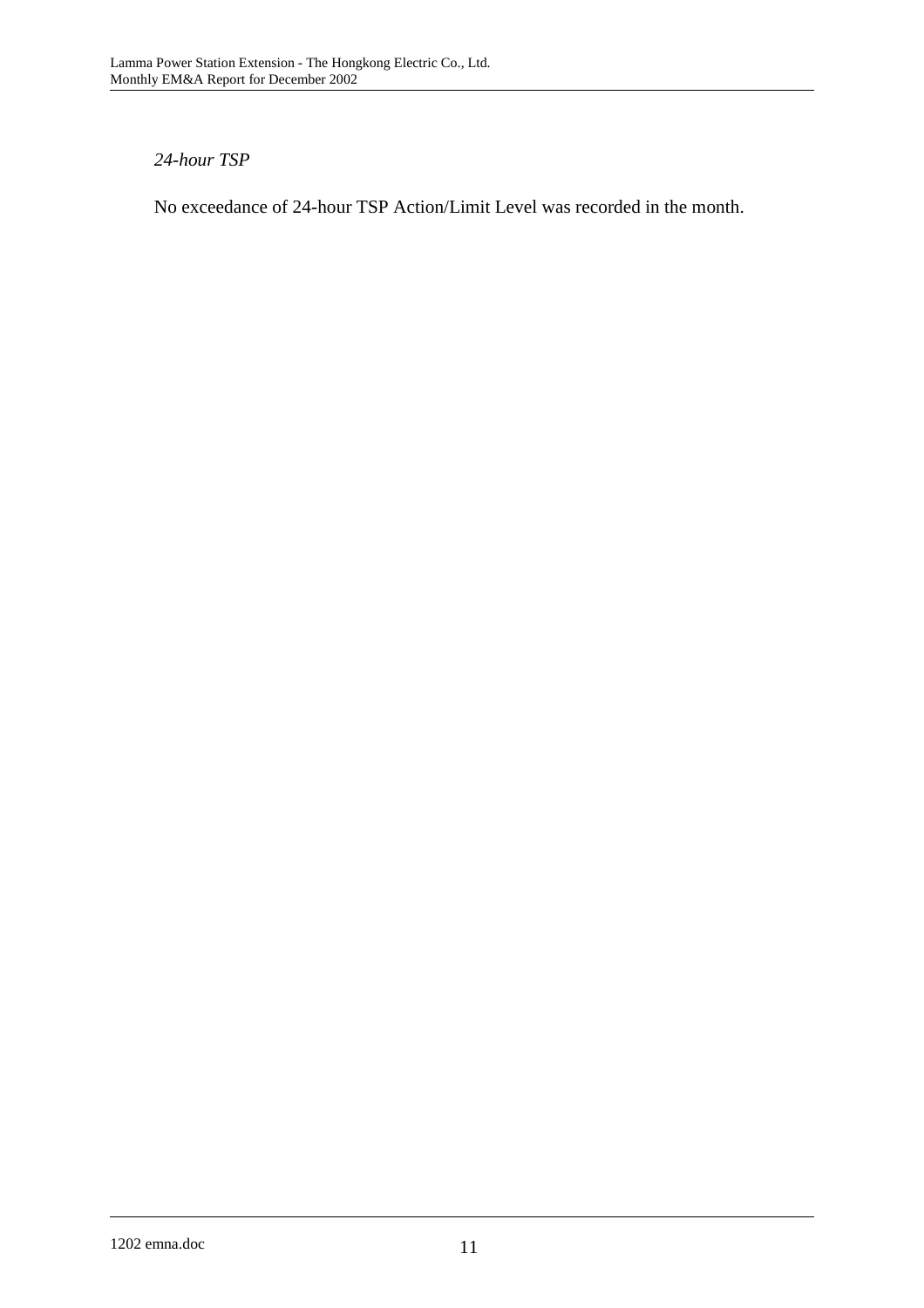

Figure 2.1 Location of Air Quality Monitoring Stations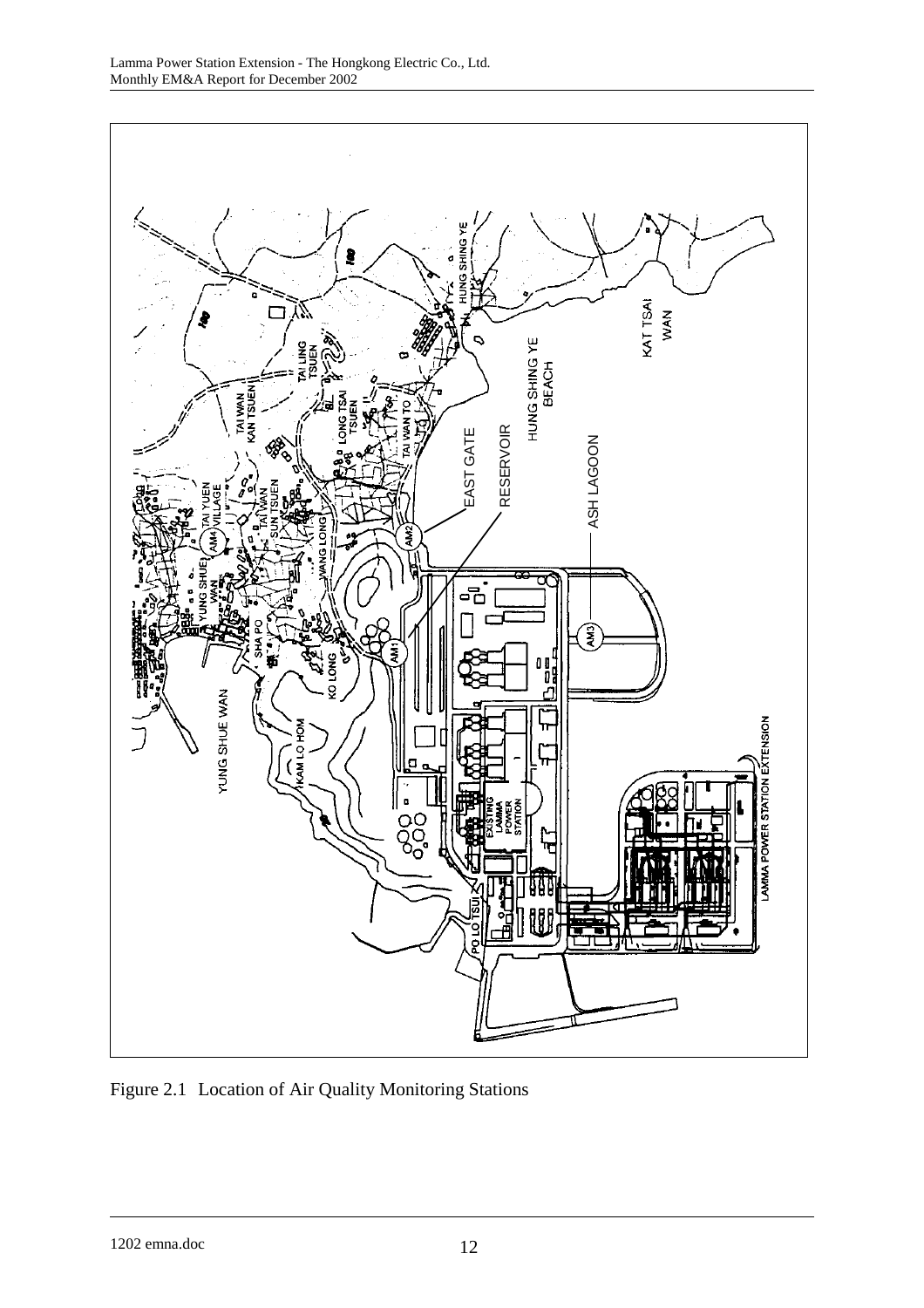# **3. NOISE**

### **3.1 Monitoring Requirements**

Continuous noise alarm monitoring at Ash Lagoon/Ching Lam were carried out to calculate the noise contributed by the construction activities at the two critical NSR's, viz. Long Tsai Tsuen/Hung Shing Ye and the school within the village of Tai Wan San Tsuen. The impact monitoring data for construction noise were checked against the limit levels specified in the EM&A Manual. With the availability of the construction noise permits, impact monitoring for the construction work during the restricted hours was also carried out. Section 5 presents the details of the construction noise permits. The impact noise monitoring data were checked against the limit levels specified in the EM&A Manual. Appendix B shows the established Action/Limit Levels for noise.

The hoarding works for the construction of transmission system were completed on 11 May 2002. The civil works would tentatively commence in early 2004. As there was no construction work in December 2002, manual noise measurements at Pak Kok Tsui residences was suspended in this reporting month.

## **3.2 Monitoring Locations**

In accordance with the EM&A manual, the identified noise monitoring locations are listed in Table 3.1 and shown in Figure 3.1.

| Table 3.1 | Noise Monitoring Locations |
|-----------|----------------------------|
|-----------|----------------------------|

| <b>Purpose of noise monitoring</b> | <b>Monitoring Location</b> |
|------------------------------------|----------------------------|
| Lamma Extension                    | Ash Lagoon                 |
| Lamma Extension                    | Ching Lam                  |

### **3.3 Monitoring Equipment**

The sound level meters used for noise monitoring complied with International Electrotechnical Commission Publications 651:1979 (Type 1) and 804:1985 (Type 1). The noise monitoring equipment used is shown in Table 3.2.

#### Table 3.2 Noise Monitoring Equipment

| Equipment              | Model                |
|------------------------|----------------------|
| Sound level meter      | Rion NA-27 and NL-31 |
| Sound level calibrator | Rion NC-74           |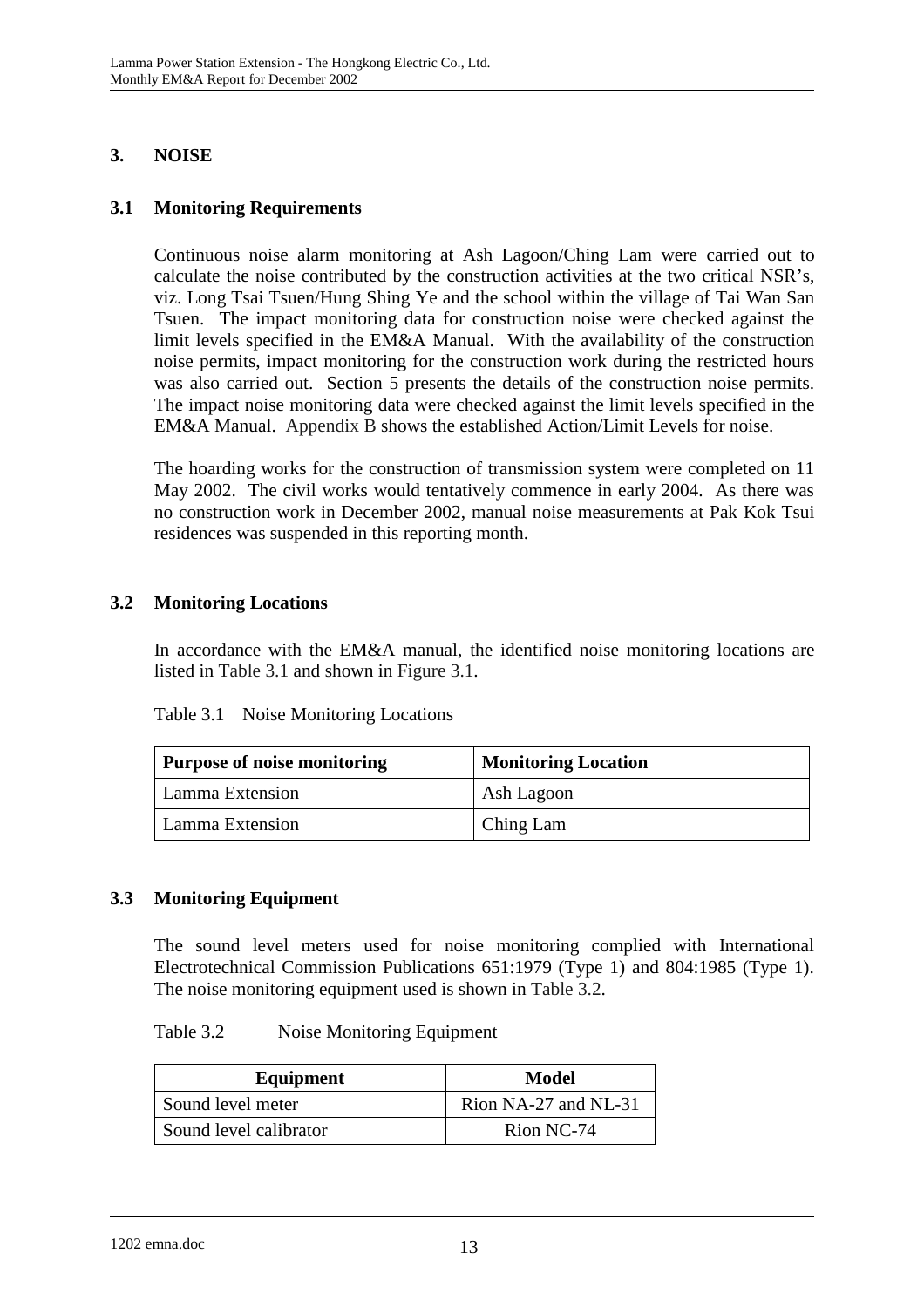## **3.4 Monitoring Parameters, Frequency and Duration**

Continuous alarm monitoring of A-weighted Leq levels was carried out at Ash Lagoon and Ching Lam. The measurement duration and parameter of noise monitoring were presented in Table 3.3 as follows:

| Location                | <b>Time Period</b>                                                                               | <b>Frequency</b>                         | <b>Parameter</b>   |
|-------------------------|--------------------------------------------------------------------------------------------------|------------------------------------------|--------------------|
|                         | Daytime:<br>0700-1900 hrs on normal<br>weekdays                                                  | Daytime:<br>30 minutes                   | 30-min $L_{Aeq}$   |
| Ash Lagoon<br>Ching Lam | Evening-time & holidays:<br>0700-2300 hrs on holidays;<br>and 1900-2300 hrs on all<br>other days | Evening-time<br>& holidays:<br>5 minutes | 5-min $L_{Aeq}$    |
|                         | Night-time:<br>2300-0700 hrs of next day                                                         | Night-time:<br>5 minutes                 | $5$ -min $L_{Aeq}$ |

Table 3.3 Noise Monitoring Duration and Parameter

## **3.5 Monitoring Procedures and Calibration Details**

### *Monitoring Procedures*

### *Continuous Noise Monitoring for Lamma Extension Construction*

The measured noise levels (MNL's) were collected at the noise alarm monitoring stations at Ash Lagoon and Ching Lam. The notional background noise levels (viz. baseline noise data at Ash Lagoon and Ching Lam) were applied to correct the corresponding MNL's in 30-min/5-min  $L_{Aea}$ .

A wind speed sensor was installed at Station Building Rooftop. The wind speed signal was used to determine whether the data from Ash Lagoon and Ching Lam noise alarm monitoring stations were affected. The instantaneous data was discarded in case the instantaneous wind speed exceeded 10 m/s. The 30-min/5-min  $L_{A_{eq}}$  was considered valid only if the amount of valid data was equal to or above 70%.

When calibrating the noise measuring equipment, all observations around the monitoring stations, which might have affected the monitoring results, were recorded.

### *Equipment Calibration*

The sound level meters and calibrators have been verified by the manufacturer or accredited laboratory. Equipment for continuous noise monitoring was calibrated at site on a monthly basis. Calibration details are shown in Appendix G.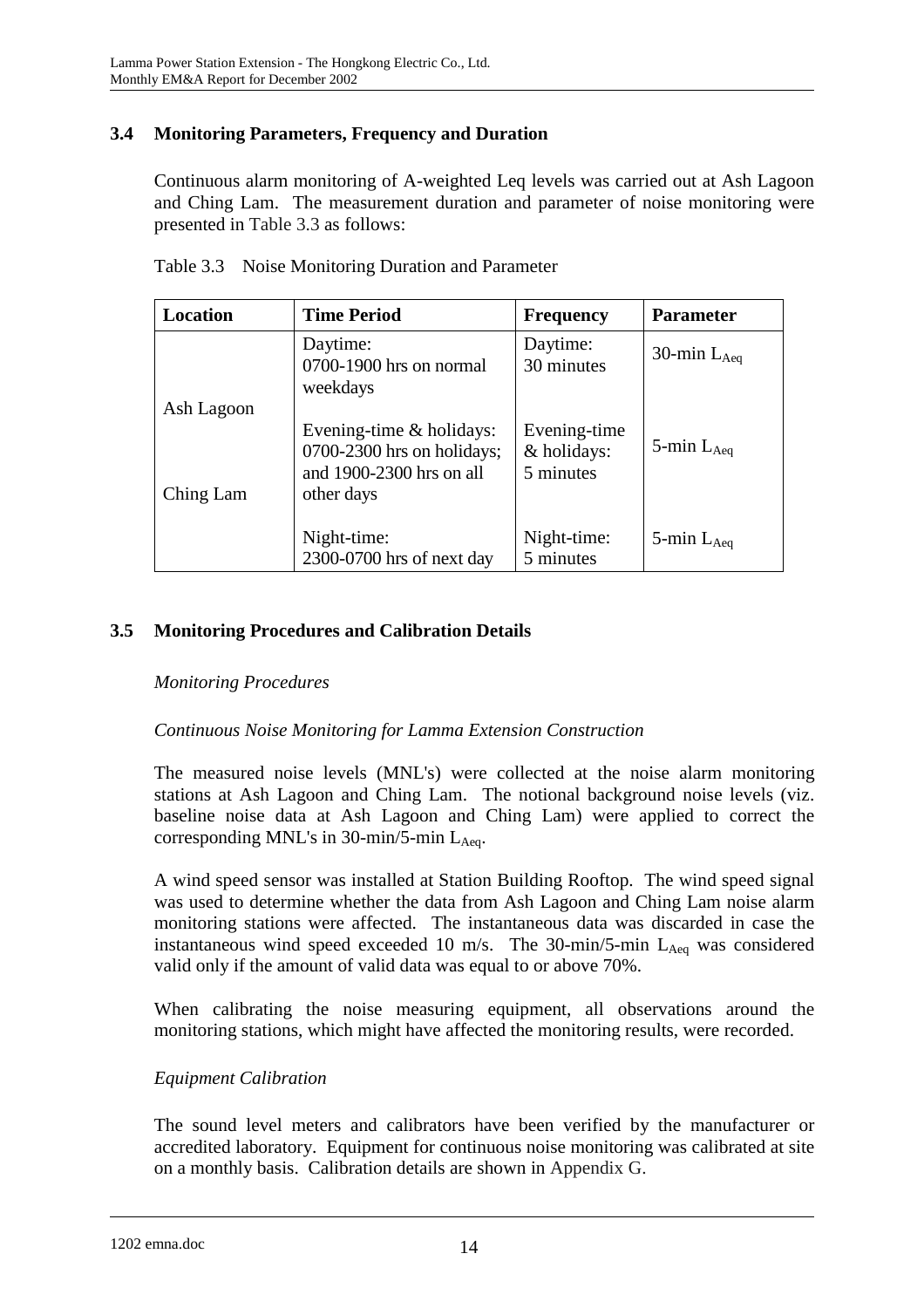### **3.6 Results and Observations**

Continuous noise monitoring was conducted at the two monitoring stations at Ash Lagoon and Ching Lam. All monitoring results and their graphical presentations are provided in Appendix E.

No exceedance of noise Action/Limit Level was recorded in the month.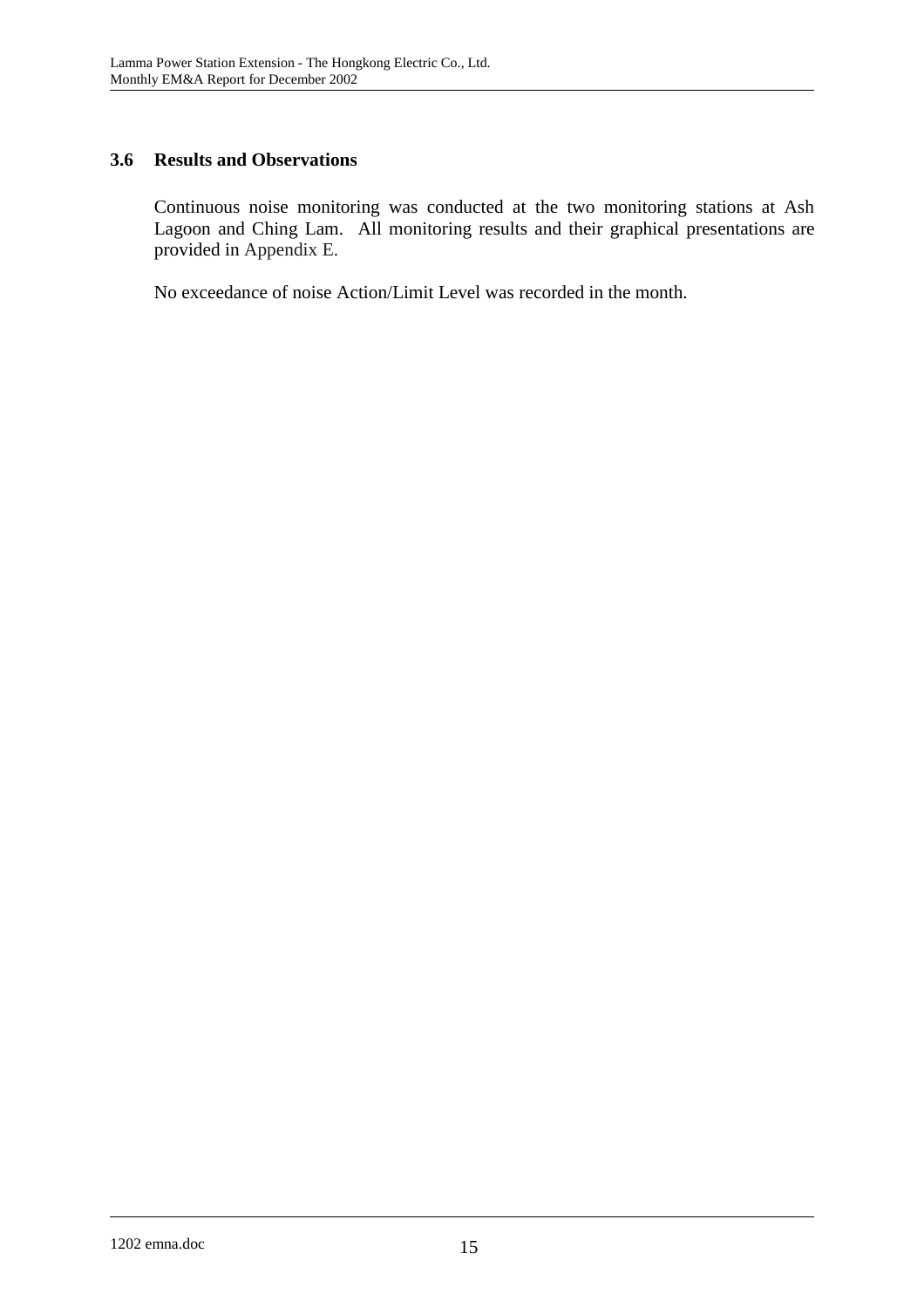

Figure 3.1 Location of Noise Monitoring Stations

1202 emna.doc 16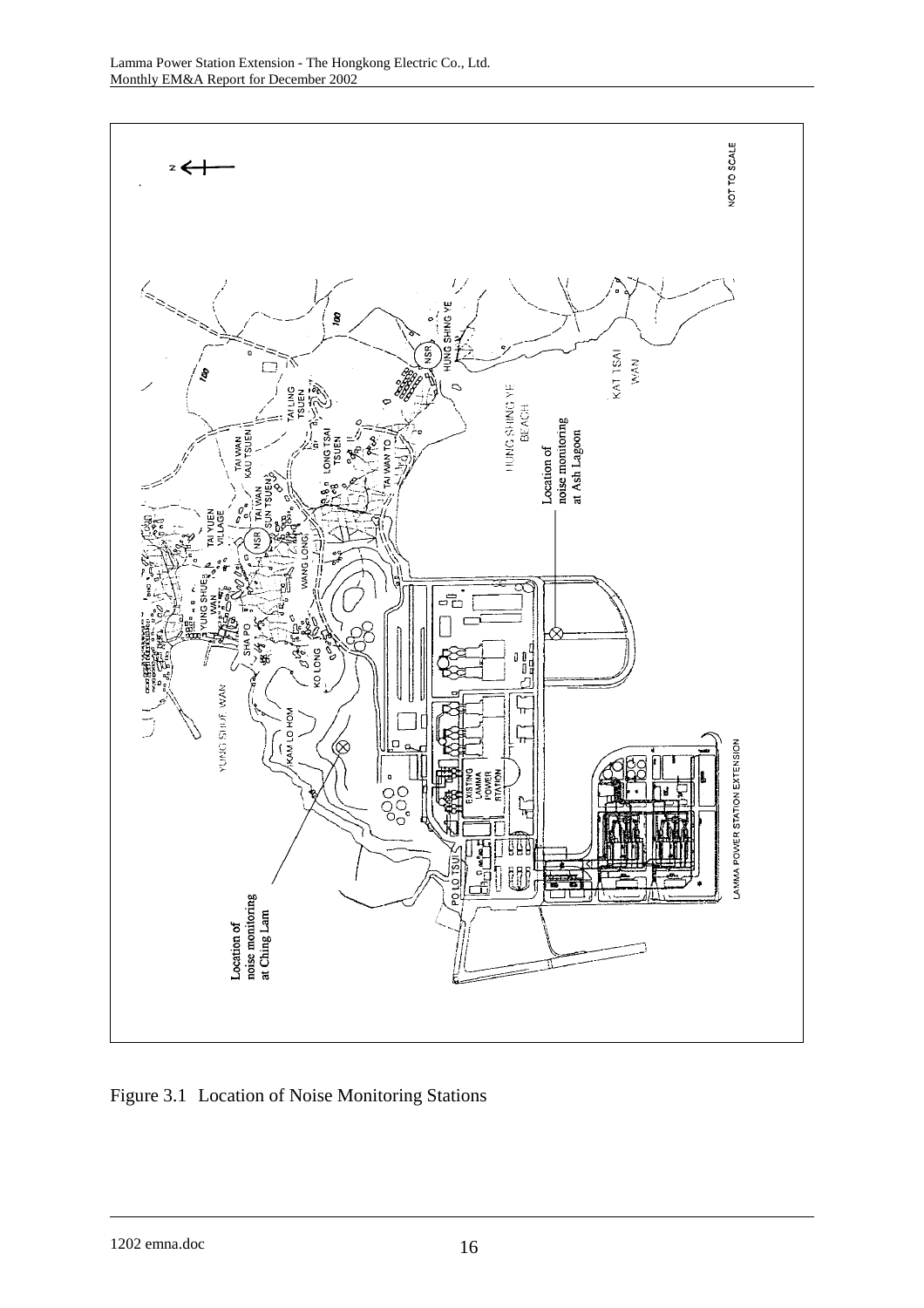# **4. ENVIRONMENTAL AUDIT**

### **4.1 Review of Environmental Monitoring Procedures**

The environmental monitoring procedures were regularly reviewed by the Environmental Team. No modification to the existing monitoring procedures was recommended.

### **4.2 Assessment of Environmental Monitoring Results**

*Monitoring results for Air Quality and Noise* 

The environmental monitoring results for Air Quality and Noise in the reporting month presented in sections 2, 3 and 4 respectively are summarized in Table 4.1.

| <b>Item</b>    | <b>Parameter</b><br><b>Monitored</b>                                                            | <b>Monitoring</b><br><b>Period</b> |                               | No. of<br><b>Exceedances In</b> | <b>Event/Action Plan</b><br><b>Implementation Status</b>                                                                                                                                                                  |
|----------------|-------------------------------------------------------------------------------------------------|------------------------------------|-------------------------------|---------------------------------|---------------------------------------------------------------------------------------------------------------------------------------------------------------------------------------------------------------------------|
|                |                                                                                                 |                                    | <b>Action</b><br><b>Level</b> | Limit<br><b>Level</b>           | and Results                                                                                                                                                                                                               |
| Air            |                                                                                                 |                                    |                               |                                 |                                                                                                                                                                                                                           |
| 1              | <b>Ambient TSP</b><br>$(24$ -hour)                                                              | $01/12/02$ -<br>31/12/02           | $\Omega$                      | $\Omega$                        |                                                                                                                                                                                                                           |
| $\overline{2}$ | <b>Ambient TSP</b><br>$(1-hour)$                                                                | $01/12/02 -$<br>31/12/02           | $\Omega$                      | $\Omega$                        |                                                                                                                                                                                                                           |
| <b>Noise</b>   |                                                                                                 |                                    |                               |                                 |                                                                                                                                                                                                                           |
| 1              | Noise level at the<br>critical NSR's<br>predicted by the<br>noise alarm<br>monitoring<br>system | $01/12/02$ -<br>31/12/02           | $\Omega$                      | $\Omega$                        |                                                                                                                                                                                                                           |
| $\overline{2}$ | Manual noise<br>monitoring at the<br>Pak Kok Tsui<br>residences                                 | $01/12/02 -$<br>31/12/02           | N/A                           | N/A                             | Hoarding works at Pak Kok Tsui<br>were completed on 11/5/2002.<br>Civil works would tentatively<br>commence in early 2004.<br>Manual noise monitoring was<br>suspended during the period<br>from 12/5/2002 to 31/12/2002. |

|  |  |  |  |  | Table 4.1 Summary of AL Level Exceedances on Monitoring Parameters |
|--|--|--|--|--|--------------------------------------------------------------------|
|--|--|--|--|--|--------------------------------------------------------------------|

### *Waste Management Records*

The estimated amounts of different types of waste generated in December 2002 are shown in Table 4.2.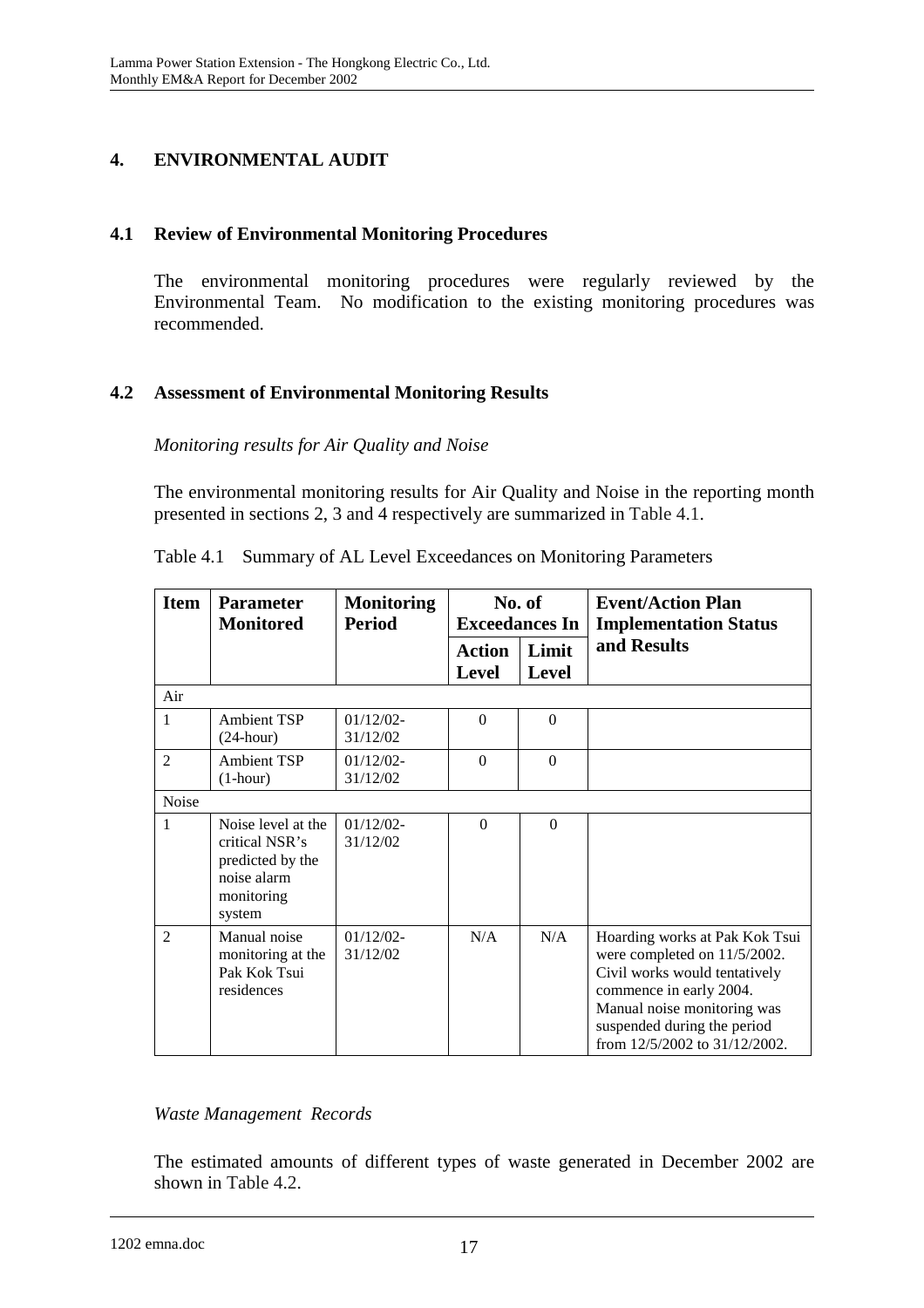| <b>Waste Type</b>         | <b>Examples</b>           | <b>Estimated Amount</b> |
|---------------------------|---------------------------|-------------------------|
| <b>Construction Waste</b> | Concrete Waste, Used      | 10 Ton                  |
|                           | formwork                  |                         |
| <b>General Refuse</b>     | Domestic wastes collected | 492 kg                  |
|                           | on site                   |                         |
| <b>Recycled Paper</b>     | Domestic wastes collected | $7 \text{ kg}$          |
|                           | on site                   |                         |
| <b>Aluminum Cans</b>      | Domestic wastes collected | $108 \text{ kg}$        |
|                           | on site                   |                         |

| Table 4.2 Estimated Amounts of Waste Generated in December 2002 |  |  |
|-----------------------------------------------------------------|--|--|
|                                                                 |  |  |

### **4.3 Site Environmental Audit**

EPD officials from Local Control Office visited Lamma Power Station on 19/12/2002. They inspected the Lamma Extension Construction Site. There was no adverse comment from EPD regarding the construction site.

Site audits were carried out by ET on a weekly basis to monitor environmental issues at the construction sites to ensure that all mitigation measures were implemented timely and properly. The site conditions were generally satisfactory. All required mitigation measures were implemented. The weekly site inspection results are attached in Appendix H.

As the commencement of construction works of Transmission System had been deferred to early 2004, the weekly inspection for the site was suspended in the reporting month.

### **4.4 Status of Environmental Licensing and Permitting**

All permits/licenses obtained for the project are summarised in Table 4.3.

| <b>Description</b> | Permit No.    | <b>Valid Period</b> |                | <b>Highlights</b>      | <b>Status</b> |
|--------------------|---------------|---------------------|----------------|------------------------|---------------|
|                    |               | <b>From</b>         | T <sub>0</sub> |                        |               |
| Varied             | EP-071/2000/B | 13/07/01            |                | The whole              | Valid         |
| Environmental      |               |                     |                | construction work      |               |
| Permit             |               |                     |                | site.                  |               |
| Construction       | GW-UW0191-02  | 22/07/02            | 14/01/03       | Operation of specified | Valid         |
| Noise Permit       |               |                     |                | PME's allowed          |               |
|                    |               |                     |                | during the restricted  |               |
|                    |               |                     |                | hours (07:00-23:00 on  |               |
|                    |               |                     |                | holidays and 19:00-    |               |
|                    |               |                     |                | $23:00$ on all other   |               |
|                    |               |                     |                | days)                  |               |

Table 4.3 Summary of Environmental Licensing and Permit Status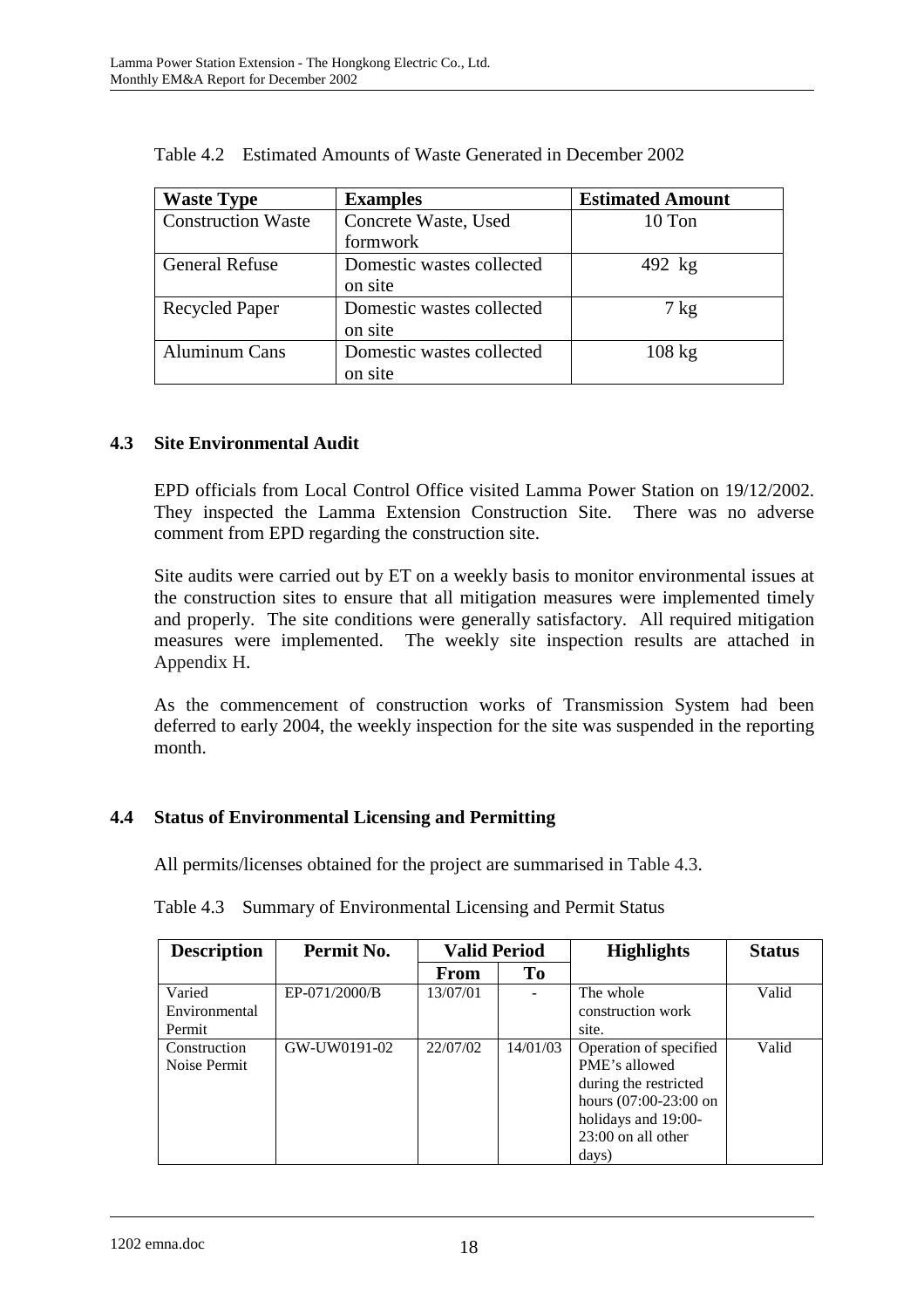| <b>Description</b>                                   | Permit No.               | <b>Valid Period</b> |          | <b>Highlights</b>                                                                                                                                                              | <b>Status</b>         |  |
|------------------------------------------------------|--------------------------|---------------------|----------|--------------------------------------------------------------------------------------------------------------------------------------------------------------------------------|-----------------------|--|
|                                                      |                          | From                | To       |                                                                                                                                                                                |                       |  |
| Construction<br>Noise Permit                         | GW-UW0262-02             | 10/09/02            | 09/03/03 | 8 groups (A-H) of<br>PME's are assigned.<br>Only one group can<br>be used. Group G<br>and H shall not be                                                                       | Valid                 |  |
|                                                      |                          |                     |          | operated between<br>23:00 and 07:00 on<br>next day.                                                                                                                            |                       |  |
| Construction<br>Noise Permit                         | PP-UW0030-02             | 15/11/02            | 14/05/03 | Percussive piling for<br>Unit L9 piling<br>foundation                                                                                                                          | Valid                 |  |
| Construction<br>Noise Permit                         | GW-UW0374-02             | 01/12/02            | 31/05/03 | Operation of specified<br>PME's allowed<br>during the restricted<br>hour (23:00-07:00 on<br>next day). 2 groups<br>of PME's are<br>assigned and only one<br>group can be used. | Valid                 |  |
| Registration of<br>Chemical<br><b>Waste Producer</b> | WPN5213-912-<br>G1050-01 | 01/06/02            | $\sim$   | Unit L9 piling<br>foundation work.                                                                                                                                             | Valid                 |  |
| Dumping<br>Permit                                    | EP/MD/03-002             | 12/06/02            | 11/12/02 | Dumping at South<br>Cheung Chau<br>Disposal Area; Unit<br>L9 piling foundation<br>work.                                                                                        | Superseded            |  |
| Dumping<br>Permit                                    | EP/MD/03-107             | 12/12/02            | 15/05/03 | Dumping at South<br>Cheung Chau<br>Disposal Area; Unit<br>L9 piling foundation<br>work.                                                                                        | Issued on<br>22/11/02 |  |
| Waste Water<br>Discharge<br>Licence                  | EP742/912/006414I        | 10/6/02             | 30/6/07  | Socketted H-piling<br>works                                                                                                                                                    | Valid                 |  |
| Waste Water<br>Discharge<br>Licence                  | EP742/912/006634I        | 16/7/02             | 31/7/07  | Bored piling works                                                                                                                                                             | Valid                 |  |

# **4.5 Implementation Status of Environmental Mitigation Measures**

Mitigation measures detailed in the permits and the EM&A Manual (Construction Phase) are required to be implemented. An updated summary of the Environmental Mitigation Implementation Schedule (EMIS) is presented in Appendix I.

# **4.6 Implementation Status of Event/Action Plans**

The Event/Action Plans for air quality and noise extracted from the EM&A Manual (Construction Phase) are presented in Appendix G.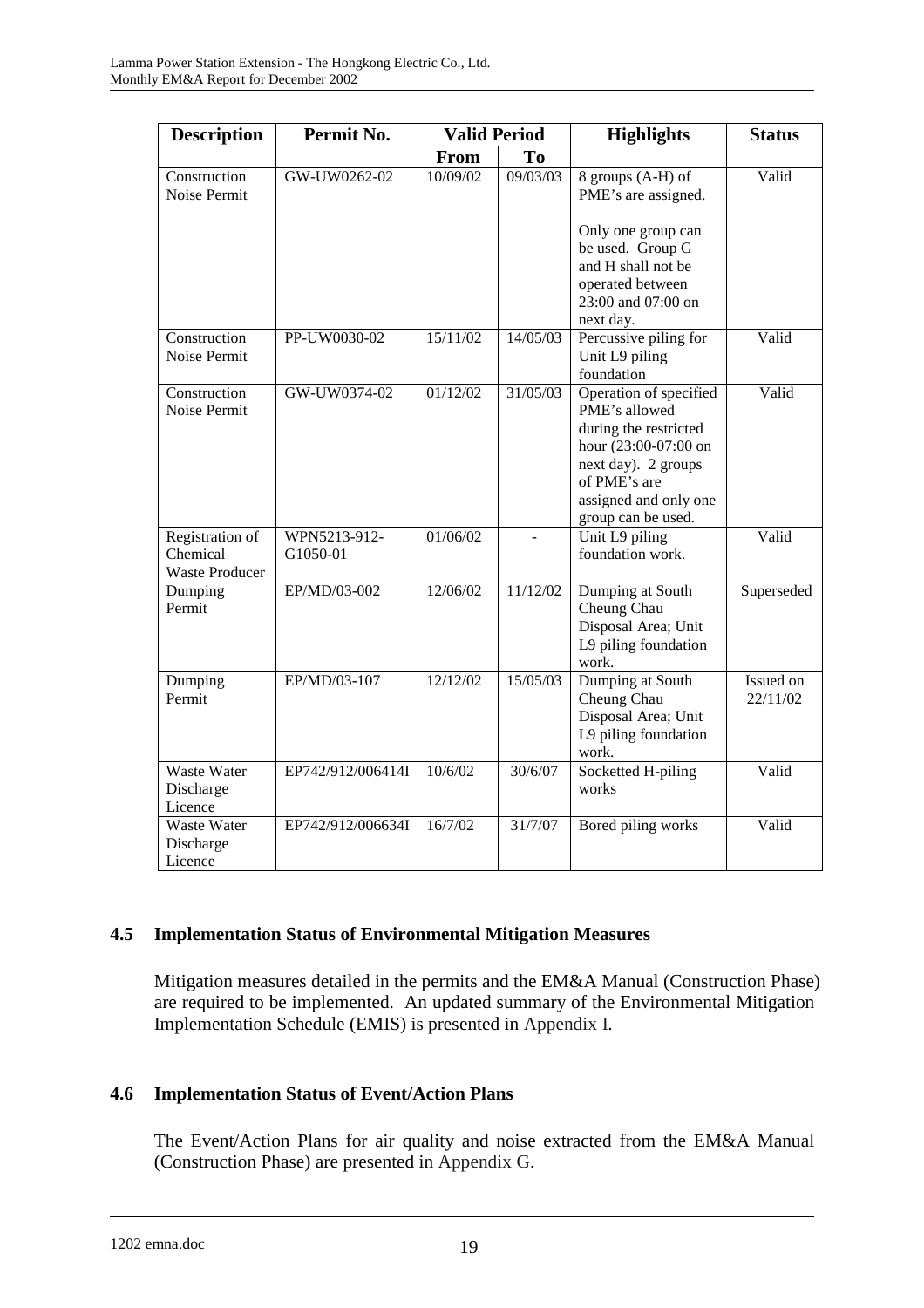# **4.7 Implementation Status of Environmental Complaint Handling Procedures**

In December 2002, no complaint against the construction activities was received.

Table 4.4 Environmental Complaints / Enquiries Received in December 2002

| Case Reference /<br>Date, Time Received /<br>Date, Time Concerned | Descriptions / Actions Taken | Conclusion /<br><b>Status</b> |
|-------------------------------------------------------------------|------------------------------|-------------------------------|
| Nil                                                               | N/A                          | N/A                           |

|  |  |  |  |  | Table 4.5 Outstanding Environmental Complaints / Enquiries Received Before |  |
|--|--|--|--|--|----------------------------------------------------------------------------|--|
|--|--|--|--|--|----------------------------------------------------------------------------|--|

| Case Reference /<br>Date, Time Received /<br>Date, Time Concerned | Descriptions / Actions Taken | Conclusion /<br><b>Status</b> |
|-------------------------------------------------------------------|------------------------------|-------------------------------|
| Nil                                                               | N/A                          | N/A                           |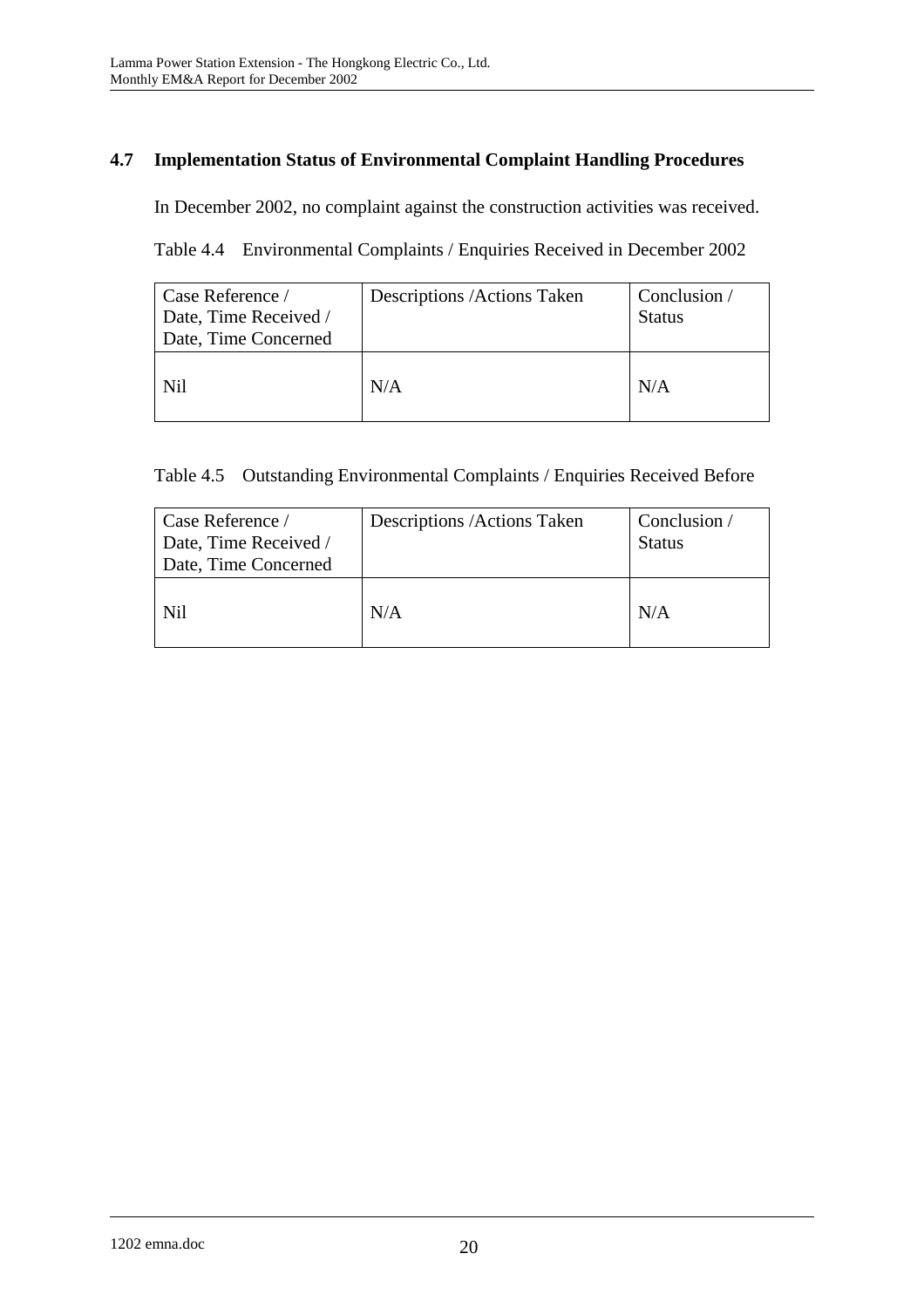# **5. FUTURE KEY ISSUES**

### **5.1 Status of Natural Gas supply**

Based on current project schedule, HEC anticipates there is no delay in the supply of natural gas.

## **5.2 Key Issues for the Coming Month**

Key issues to be considered in the coming month include:

### Site Formation

#### *Noise Impact*

- To continue monitoring the noise level during construction and to ensure compliance with the CNP's already obtained.
- To continue the preventive measures for noise exceedance and keep monitoring/ reviewing the performance.

#### *Water Impact*

• To provide de-silting utilities for wastewater before discharge.

#### *Air Impact*

• To monitor and review the sufficiency of the dust suppression measures provided and increase the resources accordingly if necessary.

### Transmission System

#### *Terrestrial Ecology Impact*

- To closely monitor the construction activities, if any, in order to avoid disturbance to the rare plants;
- To provide temporary fire fighting equipment for prevention of fire within the work sites.

### Unit L9 Piling Foundation

#### *Noise Impact*

- To continue monitoring the noise level during construction and to ensure compliance with the CNPs already obtained.
- To continue the preventive measures for noise exceedance and keep monitoring/ reviewing the performance.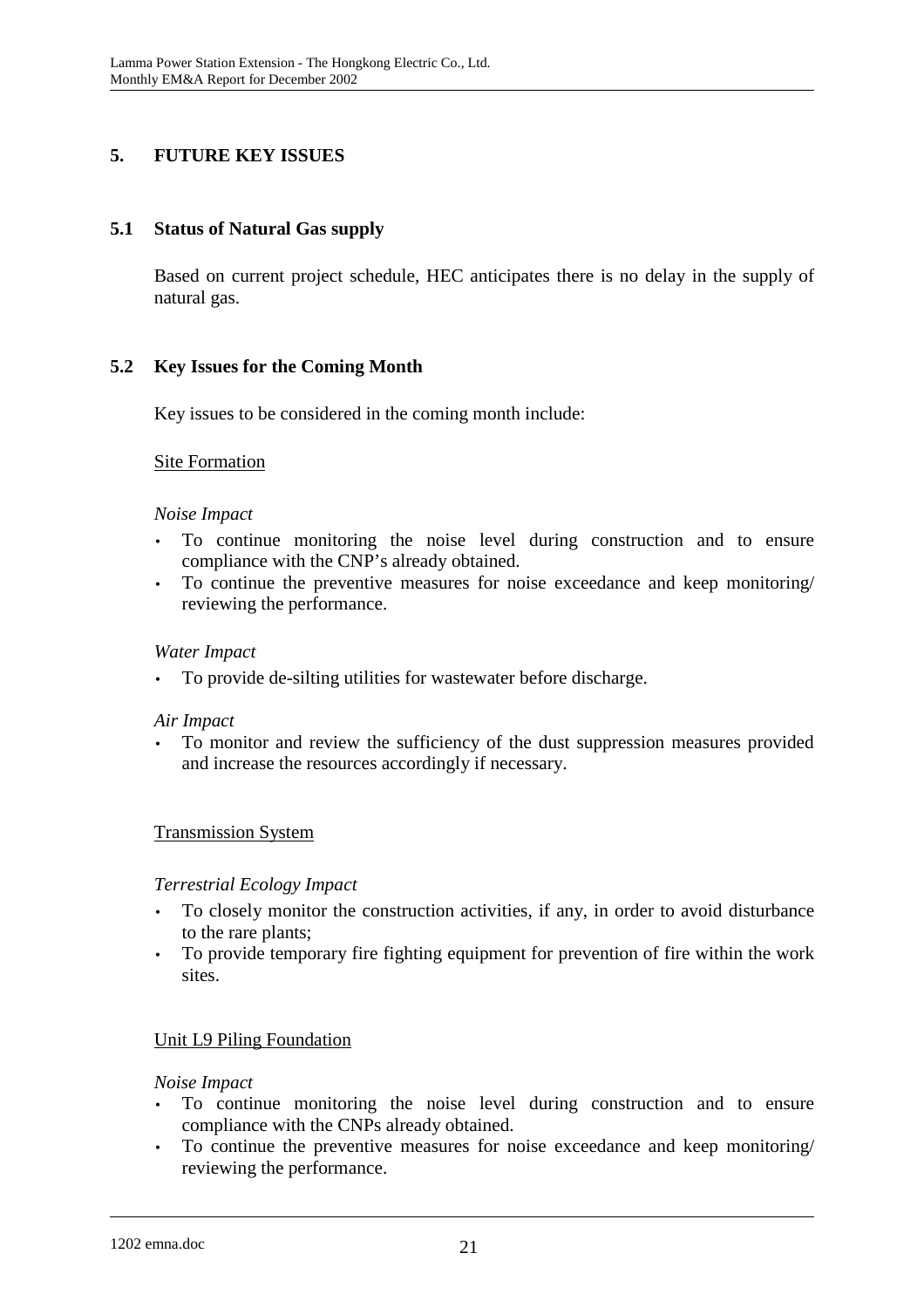#### *Air Impact*

- To spray water on the ground and road surface to prevent dust emission.
- To continue monitoring and reviewing the emission of smoke from construction machines.

Water Impact

To recycle wastewater during site investigation work.

*Waste Management* 

• To implement the Waste Management Plan.

### **5.3 Monitoring Schedules for the Next 3 Months**

The hoarding works for the construction of transmission system at Pak Kok Tsui were completed on 11/5/2002. The civil works would tentatively commence in early 2004. As there was no construction work during the period from 12/5/2002 to end December 2002, the manual noise monitoring at Pak Kok Tsui was suspended in December 2002.

With the completion of post-project monitoring, no further marine water quality monitoring for the reclamation works is required.

The tentative environmental monitoring schedules for the next 3 months are shown in Appendix C.

### **5.4 Construction Program for the Next 3 Months**

The tentative construction program for the next 3 months is shown in Appendix J.